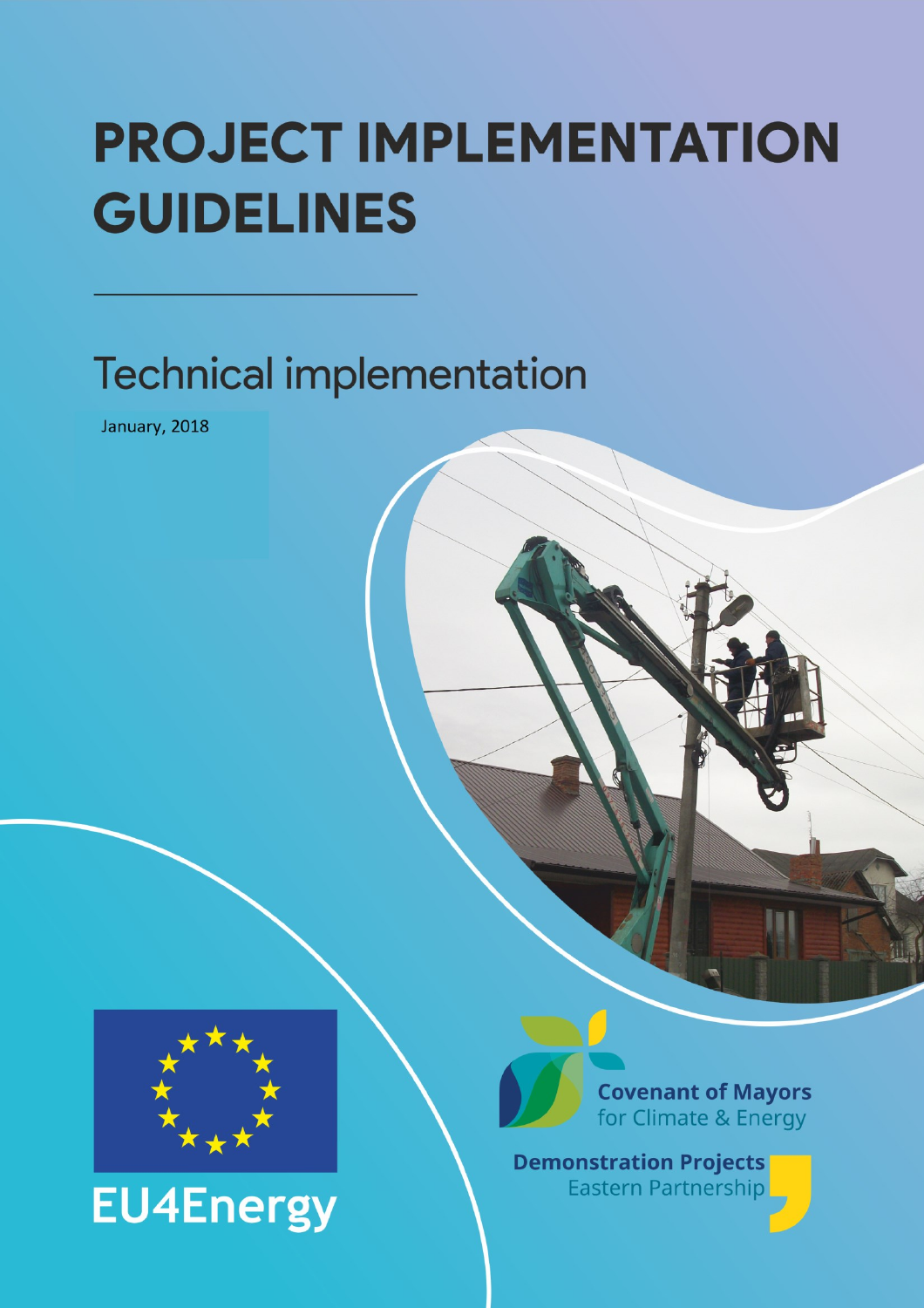## Introduction

While all of the Demonstration projects financed from the CoM programme are different, they all have to go through the same phases of technical implementation:

- 1. Preliminary design of EE/RE measures (Energy audit and selection of EE/RE measures)
- 2. Final design of EE/RE measures (Technical design, financial analysis, final selection of EE/RE measures, Bill of Quantities development)
- 3. Obtaining authority approvals and legal permits
- 4. Procurements for the implementation of the EE/RE measures
- 5. Contracting
- 6. Implementation of EE/RE measures (works, including supervision)
- 7. Acceptance of works
- 8. Operation and maintenance of the EE/RE measures

These Guidelines will describe for each of the above-mentioned phases the logical sequence of substeps, role/tasks of project team, deliverables/outputs per phase, suppliers/service providers subcontracted by the project, Support Team and EU Delegation. On the next page, this process is summarized in a table, for easy reference.

It is of utmost importance to the EU that the demonstration projects can serve as demonstration projects. This means that the projects, as a minimum, should be implemented technically in a proper way.

For this reason, before a project moves to a next phase, it is crucial that the quality of deliverables is guaranteed. For this purpose, the Support Team was created. The Support Team is there to review your deliverables in each phase of technical implementation (before you move to the next phase), so you will end up with a true demonstration project: a project that you are proud to share with other cities!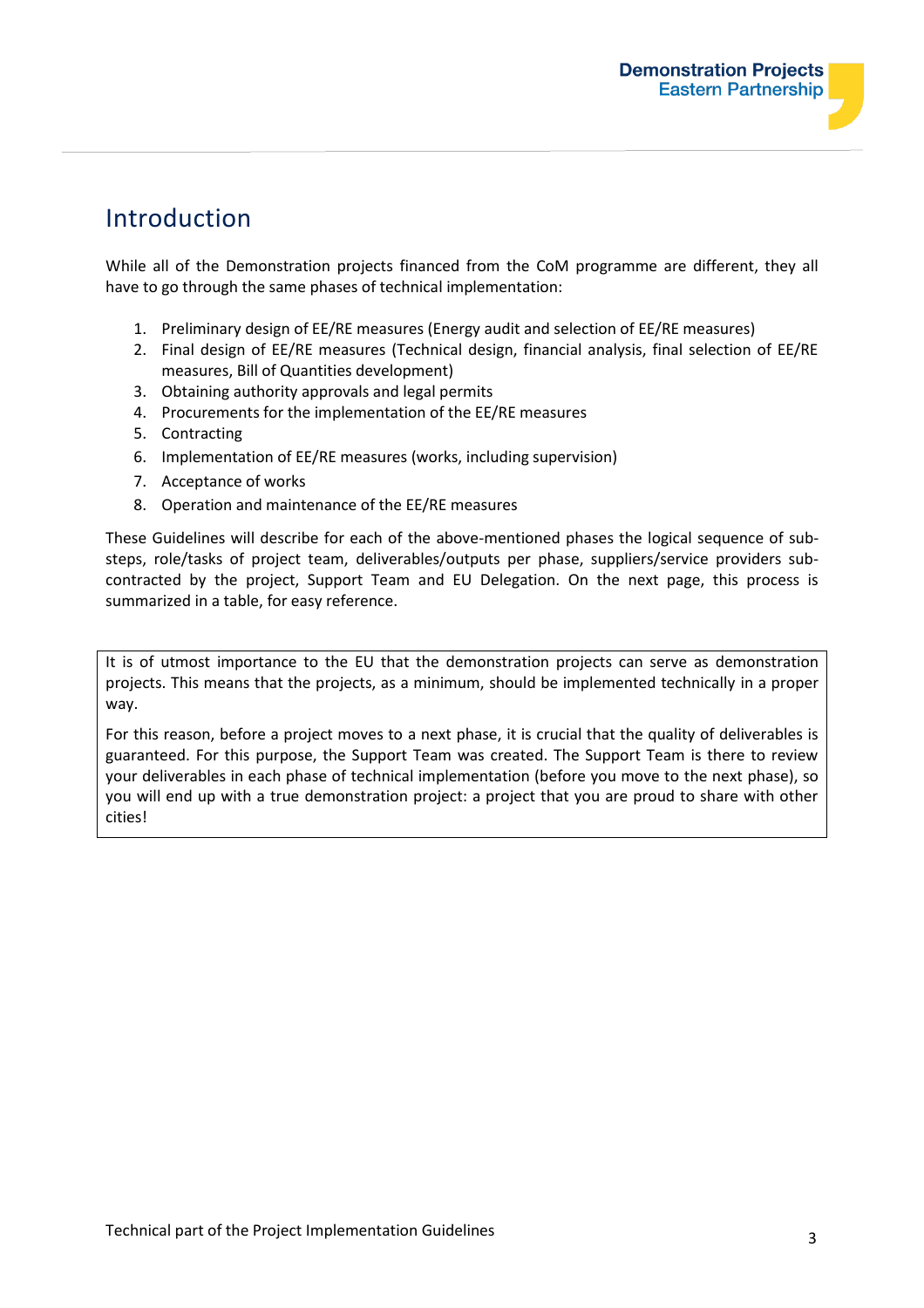## Table: Overview technical

## implementation process

| 1. Energy Audit | Sub-steps                                                                                                   | <b>Task of project team</b><br>(PT)                                     | <b>Role of Support</b><br>Team (ST)                                                                                                                   | <b>Role of EU</b><br><b>Delegation</b> | <b>Comments</b>                                                                                                                                                                                                                                                                                                                                                                                                                                                          |
|-----------------|-------------------------------------------------------------------------------------------------------------|-------------------------------------------------------------------------|-------------------------------------------------------------------------------------------------------------------------------------------------------|----------------------------------------|--------------------------------------------------------------------------------------------------------------------------------------------------------------------------------------------------------------------------------------------------------------------------------------------------------------------------------------------------------------------------------------------------------------------------------------------------------------------------|
|                 | Development of Terms of<br>Reference (ToR) for<br>Energy Audit (template is<br>provided by Support<br>Team) | Draft the ToR and sends<br>to Support Team                              | Review ToR (to ensure a<br>comprehensive energy<br>audit will be carried out).<br>Optional: Support the PT<br>in the preparation of the<br><b>ToR</b> |                                        | Timeframes of services and<br>penalties for its delay,<br>outputs/deliverables should<br>be clear identified in the<br>contract.<br>As the EA report was<br>prepared for the project<br>proposal development and<br>contains reliable and<br>relevant information, it (EA)<br>can be used for the purpose<br>of the project<br>implementation. However,<br>the energy auditor should be<br>able to adjust the EA report<br>in accordance to the ST's<br>recommendations. |
|                 | Procurement of Energy<br>Audit services                                                                     | Prepare documentation<br>and launch tender.<br>Selection of best offer. | Review procurement<br>report (optional)                                                                                                               |                                        |                                                                                                                                                                                                                                                                                                                                                                                                                                                                          |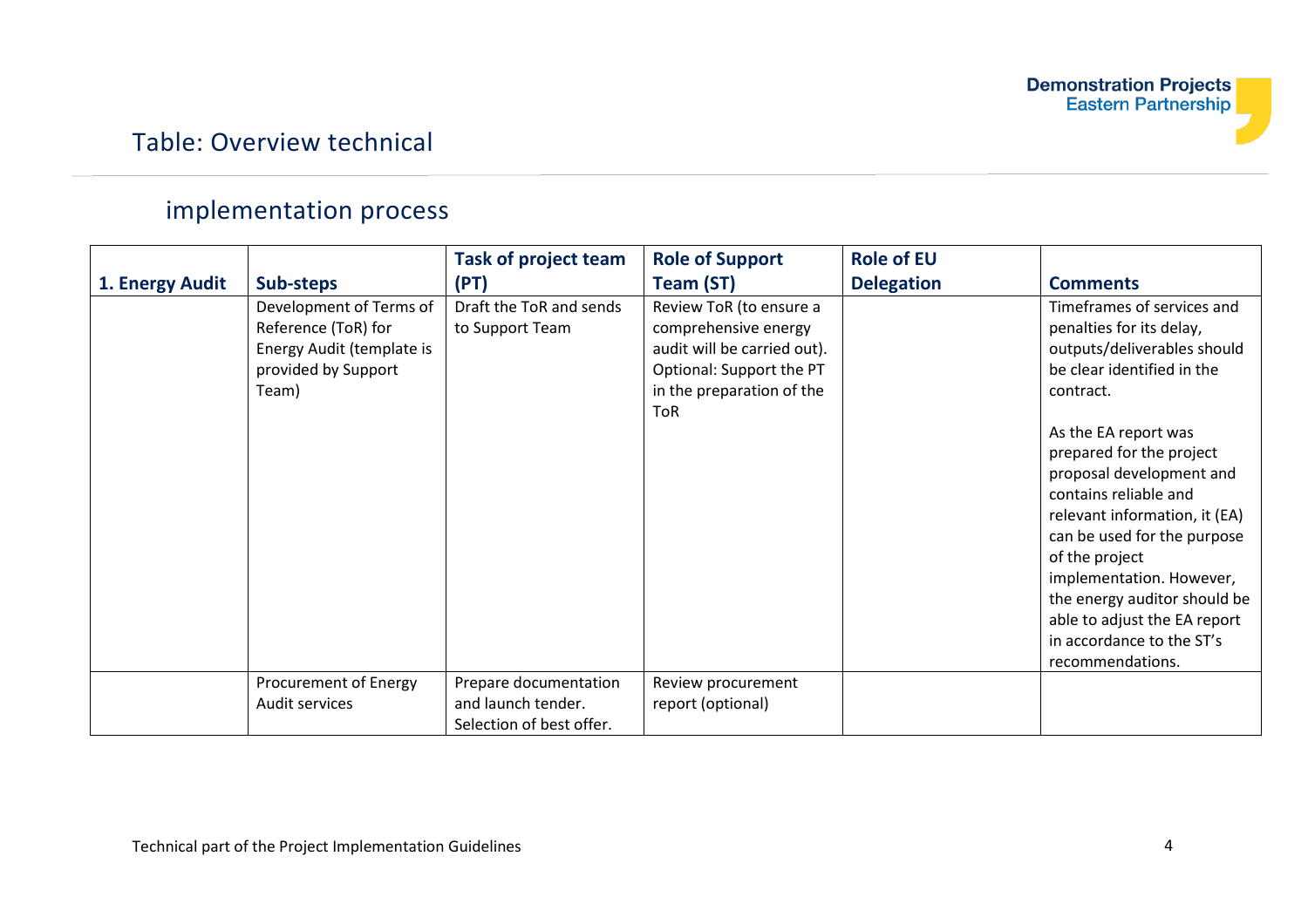|                     | Review energy audit<br>report                                                                                          | Initial review of delivered<br>energy audit report and<br>sends to Support Team                                                                            | Review of energy audit<br>report and presents<br>findings to project and EU<br>Delegation (within 10<br>working days)                                                                                                      | In case of serious<br>concerns raised by the<br>Support Team, letter by<br>EU Delegation (optional)                   | In case energy auditor report<br>is of insufficient quality or<br>lacks information, the<br>project will have to ask the<br>energy auditor to upgrade<br>the report. The Support<br>Team foresees it needs on<br>average 10 days to review an<br>energy audit report and<br>provide the assessment<br>report |
|---------------------|------------------------------------------------------------------------------------------------------------------------|------------------------------------------------------------------------------------------------------------------------------------------------------------|----------------------------------------------------------------------------------------------------------------------------------------------------------------------------------------------------------------------------|-----------------------------------------------------------------------------------------------------------------------|--------------------------------------------------------------------------------------------------------------------------------------------------------------------------------------------------------------------------------------------------------------------------------------------------------------|
|                     | Decision on EE measures<br>to be implemented                                                                           | Project team to indicate<br>which EE measures it<br>wants to move forward<br>(and get approval for this<br>from decision-makers).<br>Sends to Support Team | ST to verify if this would<br>fit the budget and meets<br>energy savings targets as<br>per Application, and<br>informs project and EUD<br>of recommendation.<br>Optional: support to the<br>PT in the selection<br>process | EUD to decide if proposed<br>measures are OK, or<br>changes have to be made<br>(either to EE measures or<br>Contract) | The Steering Committee<br>meeting is mandatory to be<br>organised for this purpose.<br>The ST should approved the<br>set of measures that will be<br>implemented in each object.<br>The decision should be well-<br>justified and base on cost<br>effective criteria.                                        |
| 2. Technical design | Development of Terms of<br>Reference (ToR) for<br><b>Technical design</b><br>(template is provided by<br>Support Team) | Draft the ToR and sends<br>to Support Team                                                                                                                 | Review ToR. Optional:<br>Support the PT in the<br>preparation of the ToR                                                                                                                                                   |                                                                                                                       | Timeframes of services and<br>penalties for its delay,<br>outputs/deliverables should<br>be clear identified in the<br>contract.                                                                                                                                                                             |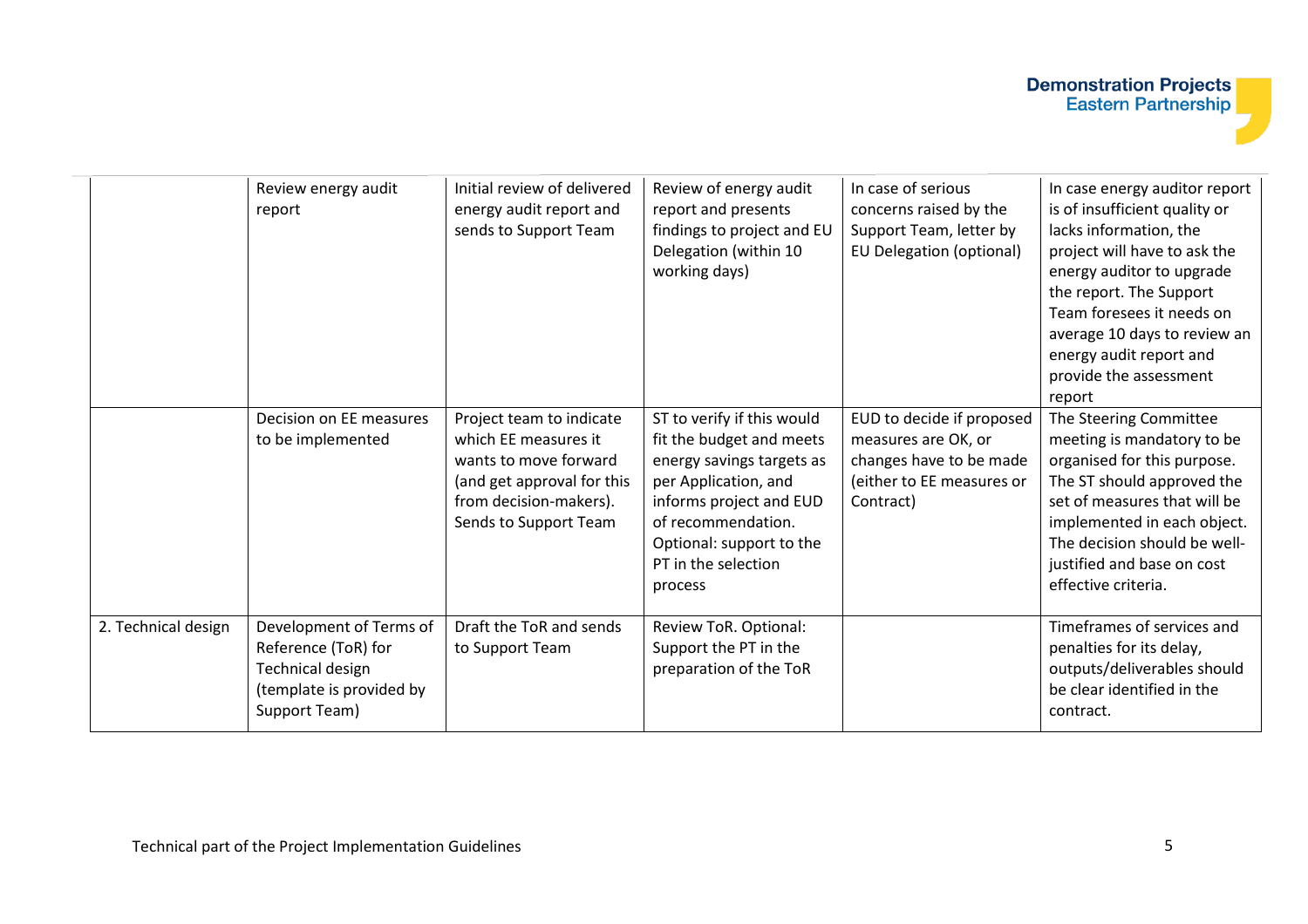| <b>Procurement of Technical</b><br>design services                                                                                                          | Prepare documentation<br>and launch tender.<br>Selection of best offer                    | Review procurement<br>report (optional)                                                                 |                                                                                                                                                                                                                                                                                              |
|-------------------------------------------------------------------------------------------------------------------------------------------------------------|-------------------------------------------------------------------------------------------|---------------------------------------------------------------------------------------------------------|----------------------------------------------------------------------------------------------------------------------------------------------------------------------------------------------------------------------------------------------------------------------------------------------|
| Review technical design<br>documentation                                                                                                                    | Initial review of draft<br>technical design<br>documentation and sends<br>to Support team | Review of technical<br>design documentation<br>and presents findings to<br>project and EU<br>Delegation | In case technical design<br>documentation is of<br>insufficient quality or lacks<br>information, the PT will<br>have to ask the company to<br>upgrade the report. The ST<br>foresees it needs on<br>average 10 days to review<br>technical design<br>documentation and<br>financial analysis |
| Elaboration of investment<br>costs (Bill of Quantities),<br>operational costs,<br>energy/cost savings (by<br>company carrying out<br>technical design work) | Initial review and sends<br>to Support Team                                               | Review and reports<br>findings to project and<br><b>EUD</b>                                             |                                                                                                                                                                                                                                                                                              |
| Update of financial<br>analysis                                                                                                                             | Project team updates the<br>financial analysis and<br>sends to Support Team               | Review and reports<br>findings to project and<br>EUD (within 10 working<br>days)                        |                                                                                                                                                                                                                                                                                              |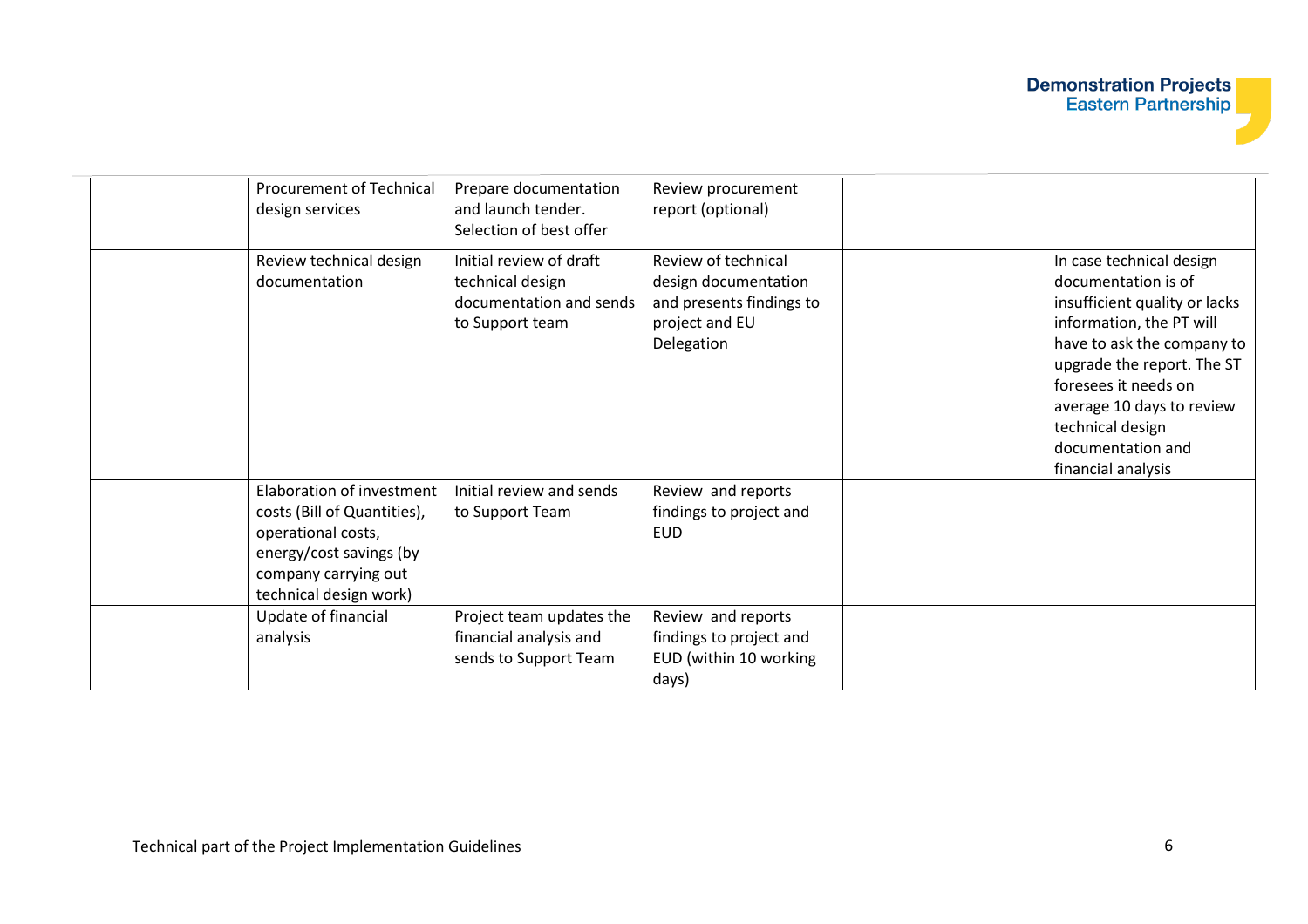|                                             | Decision on EE measures<br>to be implemented                                              | Project team to indicate<br>which EE measures it<br>wants to move forward<br>(and get approval for this<br>from municipality). Sends<br>to Support Team | ST to verify if this would<br>fit the budget and meets<br>energy savings targets as<br>per Application, and<br>informs project and EUD<br>of recommendation | EUD to decide proposed<br>measures are OK, or<br>changes have to be made<br>(either to EE measures or<br>Contract)                                                     | In case if the budget is not<br>sufficient to implement all<br>measures, TD can be<br>divided into phases: some<br>of them to be financed in<br>the framework of the<br>projects, others - by<br>municipality later |
|---------------------------------------------|-------------------------------------------------------------------------------------------|---------------------------------------------------------------------------------------------------------------------------------------------------------|-------------------------------------------------------------------------------------------------------------------------------------------------------------|------------------------------------------------------------------------------------------------------------------------------------------------------------------------|---------------------------------------------------------------------------------------------------------------------------------------------------------------------------------------------------------------------|
| 3. Authority<br>approvals, legal<br>permits | Obtaining needed<br>permits and approvals<br>from authorities                             | Project team (or technical<br>design company) to<br>elaborate and obtain<br>permits/approvals and<br>informs Support Team                               |                                                                                                                                                             |                                                                                                                                                                        | The project can include this<br>task in ToR of technical<br>design company<br>(optionally)                                                                                                                          |
|                                             | Elaboration of final design<br>documentation (by<br>technical design<br>company)          | Project team to review<br>and send to Support<br>Team                                                                                                   | <b>Support Team reviews</b><br>technical design<br>documentation and sends<br>findings to project and<br><b>EUD</b>                                         | EUD to decide<br>documentation is OK and<br>procurement documents<br>can start being prepared,<br>or changes have to be<br>made (either to EE<br>measures or Contract) |                                                                                                                                                                                                                     |
| 4. Procurement                              | Elaboration of<br>procurement<br>documentation (technical<br>part)                        | Project team prepares                                                                                                                                   |                                                                                                                                                             |                                                                                                                                                                        | The project team can use<br>EU rules (PRAG) for<br>procurement procedures if<br>it is eligible according to<br>the national legislation                                                                             |
|                                             | Elaboration of<br>procurement<br>documentation (general<br>part) and tender<br>procedures | Project team prepares                                                                                                                                   |                                                                                                                                                             |                                                                                                                                                                        | The project team can use<br>EU rules (PRAG) for<br>procurement procedures<br>as if is eligible according to<br>the national legislation                                                                             |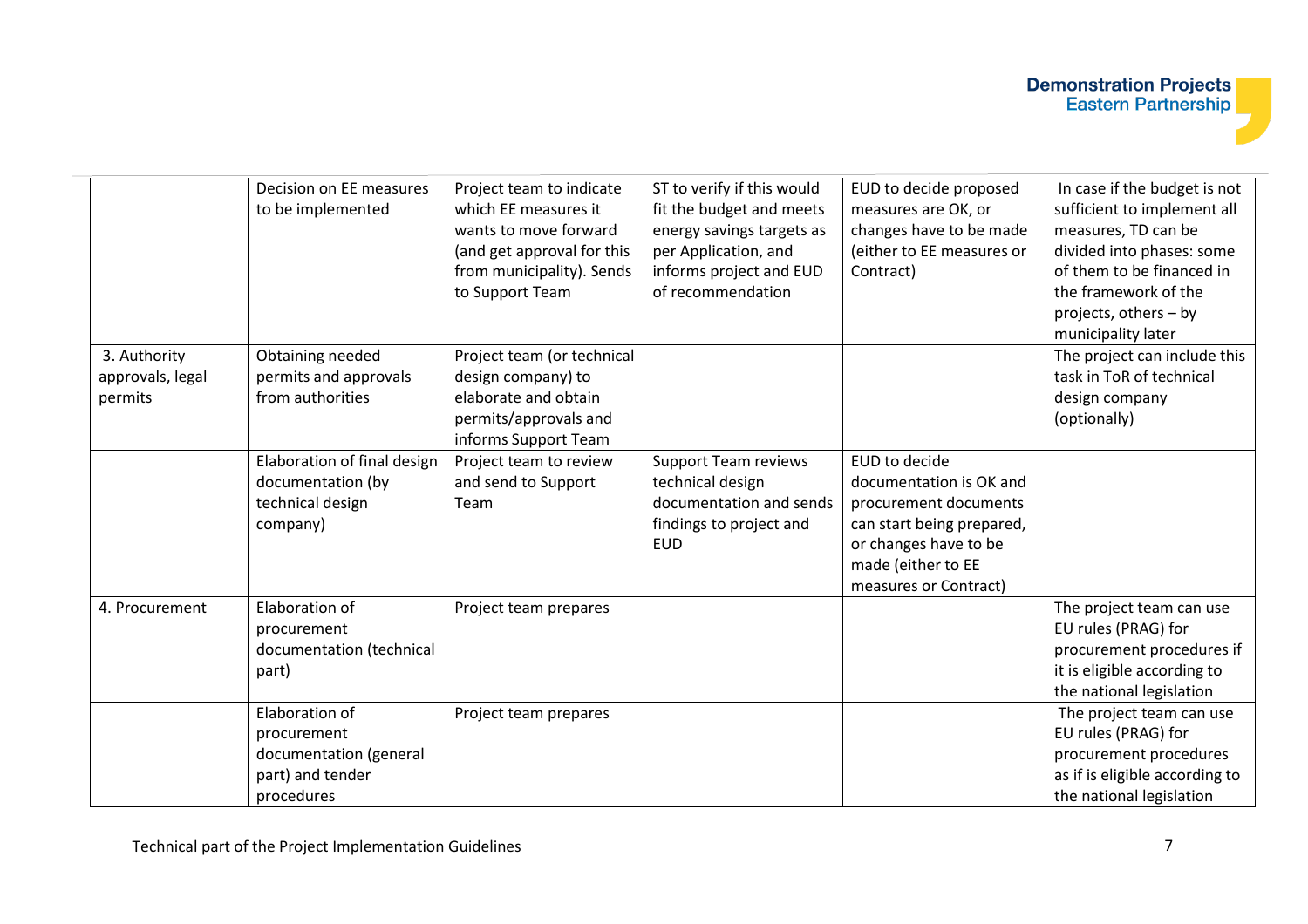| Review by Support Team<br>of procurement<br>documentation | Project sends full<br>procurement<br>documentation to<br><b>Support Team (THIS IS</b><br>OBLIGATORY !!!). NO<br>tenders over 60.000 EUR<br>to be launched before a<br>go-ahead is received from<br>Support Team/EUD | <b>Support Team reviews</b><br>and sends findings to<br>project and EUD (within<br>10 working days) | Support team sends go-<br>ahead and procurement<br>can be launched, or asks<br>the project team for<br>changes to be made to the<br>tender documentation | The Support Team foresees<br>it needs on average 10<br>days to review<br>procurement<br>documentation |
|-----------------------------------------------------------|---------------------------------------------------------------------------------------------------------------------------------------------------------------------------------------------------------------------|-----------------------------------------------------------------------------------------------------|----------------------------------------------------------------------------------------------------------------------------------------------------------|-------------------------------------------------------------------------------------------------------|
| Launching of tender                                       | Project team launches<br>and sends copy of<br>invitation letters<br>(competitive negotiated<br>procedure)/advertisemen<br>t (open tender) to<br><b>Support Team</b>                                                 |                                                                                                     |                                                                                                                                                          |                                                                                                       |
| Establishment of<br>procurement committee                 | Project team prepares<br>(and gets municipal<br>approval) and sends to<br><b>Support Team</b>                                                                                                                       | <b>Support Team provides</b><br>suggestions for changes if<br>needed.                               |                                                                                                                                                          |                                                                                                       |
| Evaluation of submitted<br>bids                           | <b>Procurement Committee</b><br>to evaluate submitted<br>bids and drafts<br><b>Procurement Evaluation</b><br>report                                                                                                 | Support Team/EU<br>Delegation as a minimum<br>to be included as<br>observer                         | Possibly participate as<br>observer                                                                                                                      |                                                                                                       |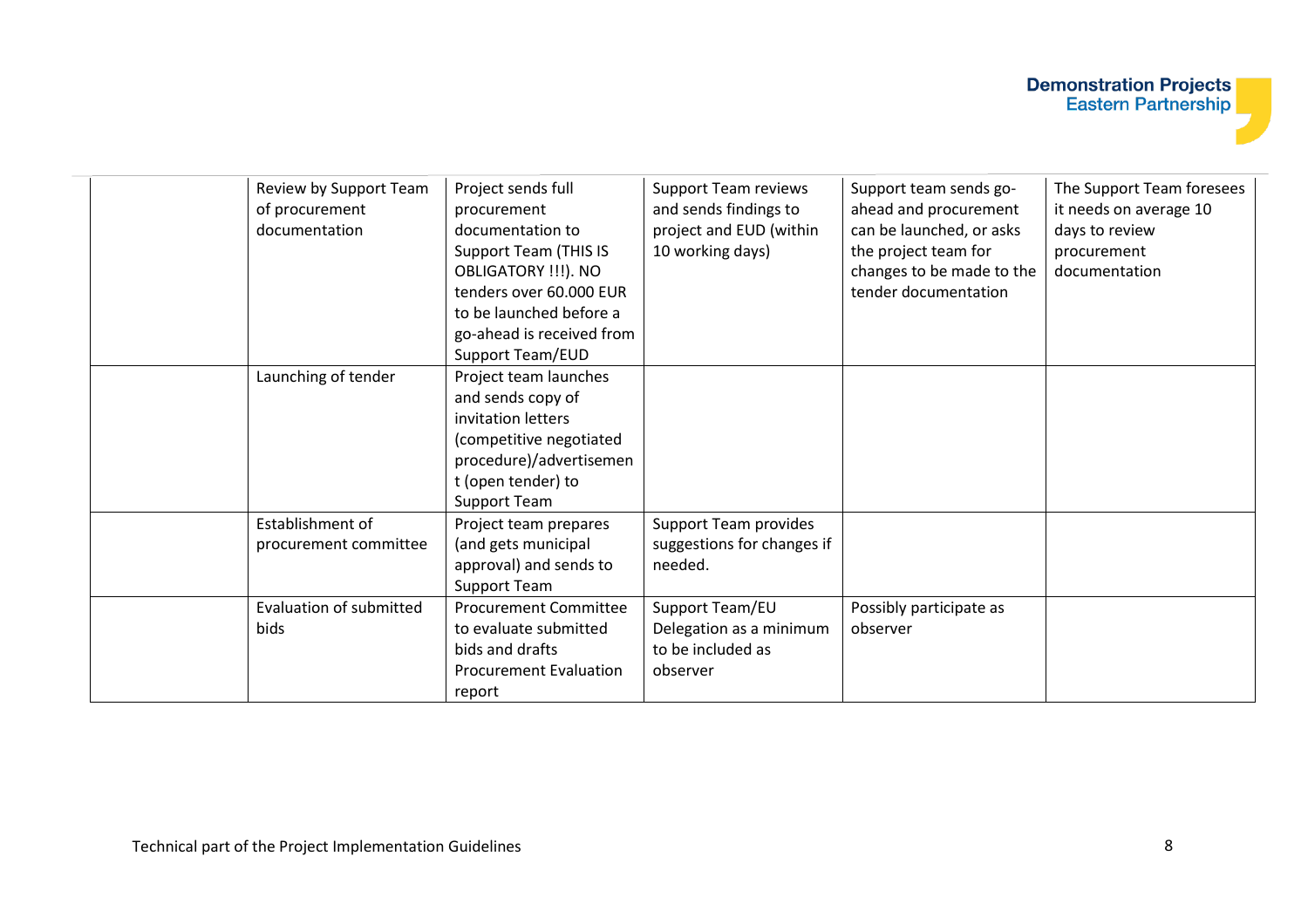|                   | <b>Review of Procurement</b> | Project team sends to    | <b>Support Team reviews</b>                       |                             |
|-------------------|------------------------------|--------------------------|---------------------------------------------------|-----------------------------|
|                   | Evaluation report            | <b>Support Team</b>      | (only the completeness of                         |                             |
|                   |                              |                          | the report, it will NOT                           |                             |
|                   |                              |                          | give an opinion on the                            |                             |
|                   |                              |                          | eligibility of procurement                        |                             |
|                   |                              |                          | or procurement process                            |                             |
|                   |                              |                          | as it was carried out)                            |                             |
| 5. Contracting    | Preparation and signing      | Project team prepares    |                                                   | Timeframes of               |
| company for       | of contract                  | contract and gets it     |                                                   | works/services and          |
| implementing EE   |                              | signed by the parties to |                                                   | penalties for its delay,    |
| measures          |                              | the contract             |                                                   | outputs/deliverables        |
|                   |                              |                          |                                                   | should be clear identified  |
|                   |                              |                          |                                                   | in the contract.            |
| 6. Implementation | Setting up                   | Project team to develop  |                                                   |                             |
| of EE measures    | implementation structure     | structure, procedures,   |                                                   |                             |
|                   |                              | and identify members of  |                                                   |                             |
|                   |                              | works implementation     |                                                   |                             |
|                   |                              | team                     |                                                   |                             |
|                   | Initial meetings of project  | Project team to produce  | Participation of expert                           | Planning has to be shared   |
|                   | implementation team          | minutes of meetings      | from Support Team                                 | with Support Team and       |
|                   |                              |                          |                                                   | Support Team to be          |
|                   |                              |                          |                                                   | provided with sufficient    |
|                   |                              |                          |                                                   | time (7 working days) to be |
|                   | Development of Terms of      | Draft the ToR and sends  |                                                   | able participate            |
|                   | Reference (ToR) for Site     |                          | Review of ToR. Optional:<br>Support the PT in the |                             |
|                   | Supervision (template is     | to Support Team          |                                                   |                             |
|                   | provided by Support          |                          | preparation of the ToR                            |                             |
|                   | Team)                        |                          |                                                   |                             |
|                   |                              |                          |                                                   |                             |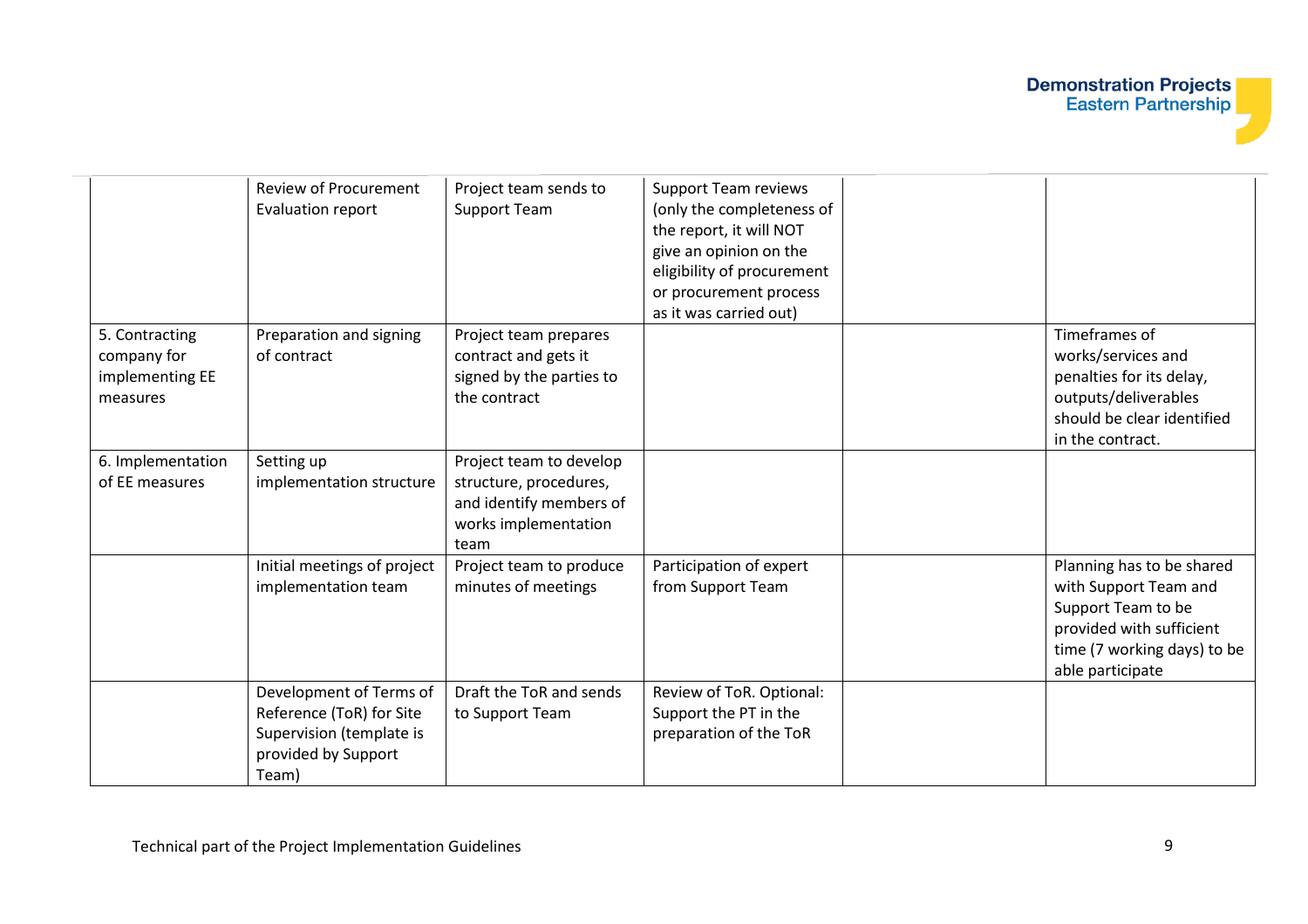|                     | Procurement of Site<br><b>Supervision services</b>                       | Prepare documentation<br>and launch tender.<br>Selection of best offer                                                                                                                                                                 | Review procurement<br>report (optional)                                                                                              |                                                                                                                                                         |
|---------------------|--------------------------------------------------------------------------|----------------------------------------------------------------------------------------------------------------------------------------------------------------------------------------------------------------------------------------|--------------------------------------------------------------------------------------------------------------------------------------|---------------------------------------------------------------------------------------------------------------------------------------------------------|
|                     | Project management,<br>coordination of<br>implementation,<br>supervision | Regular meetings of<br>project implementation<br>team during<br>implementation. Project<br>team to produce minutes<br>of meetings, to collect<br>side diaries and reports<br>from supervisors,<br>produces monthly<br>progress reports | Possible participation of<br>expert from Support<br>Team in key meetings.<br>Additional quality control<br>to be organised by the ST | Planning has to be shared<br>with Support Team and<br>Support Team to be<br>provided with sufficient<br>time (7 working days) to be<br>able participate |
| 7. Final acceptance | Organizing acceptance of<br>EE/RE measures                               | Site Supervisor and<br>Project Team to verify<br>finalization of works                                                                                                                                                                 |                                                                                                                                      |                                                                                                                                                         |
|                     | Final acceptance                                                         | Verification of EE<br>measures (testing),<br>preparation of final<br>acceptance report by Site<br><b>Supervisor and Project</b><br>Team                                                                                                | Participation of expert<br>from Support Team in<br>key meeting(s)                                                                    |                                                                                                                                                         |
|                     | Warranty issues                                                          | PT has to ensure that the<br>warranty contract is<br>signed by the<br>construction company                                                                                                                                             |                                                                                                                                      |                                                                                                                                                         |
|                     | Financial management                                                     | Project Team will verify<br>invoices and supporting<br>documents. Final<br>payment                                                                                                                                                     |                                                                                                                                      |                                                                                                                                                         |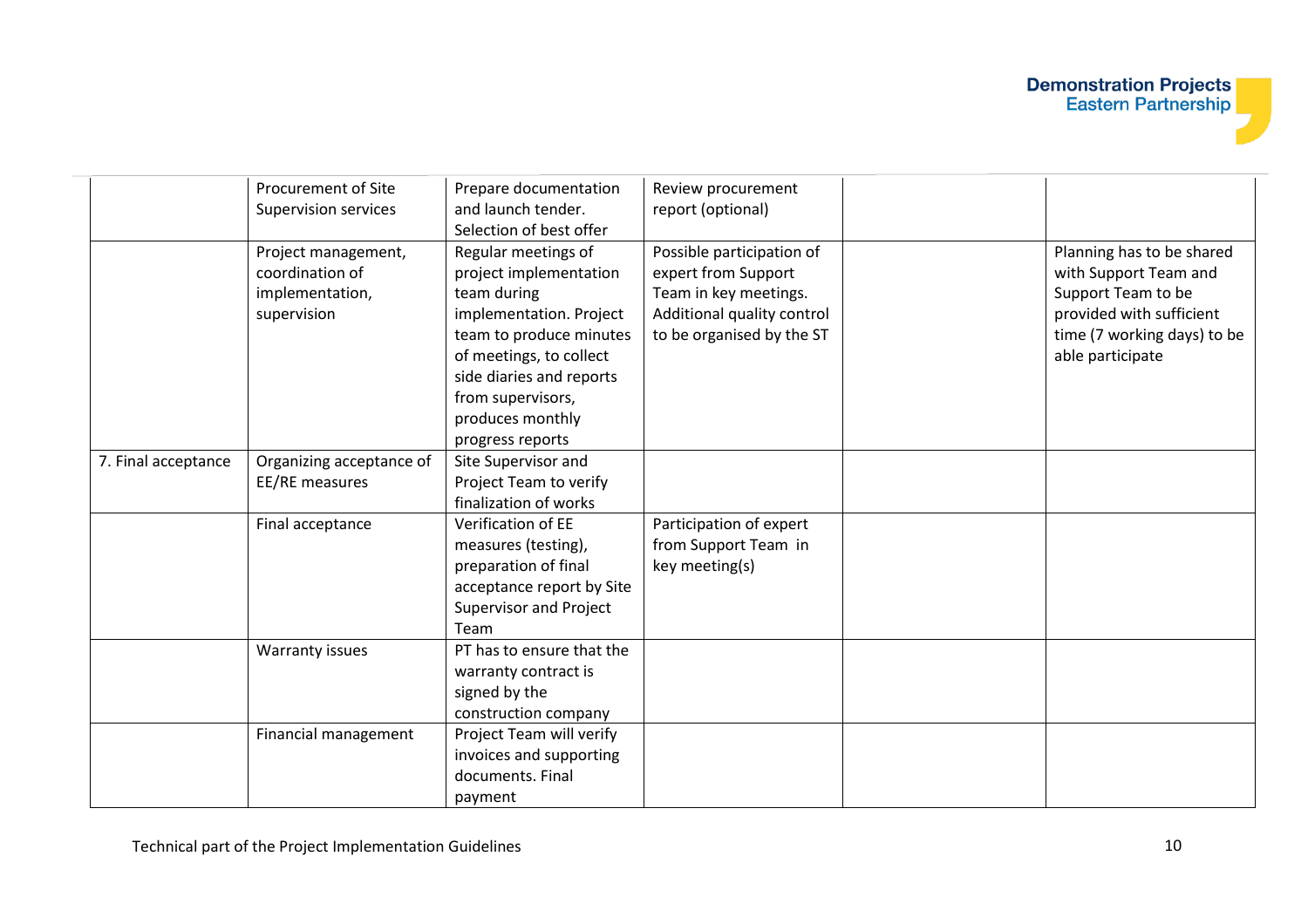## **Demonstration Projects**<br>**Eastern Partnership**

| 8. Operation and  | <b>Establishing Operation</b> | Project Team together      |  |  |
|-------------------|-------------------------------|----------------------------|--|--|
| maintenance       | and Maintenance               | with Beneficiary to set up |  |  |
|                   | structure                     | the structure              |  |  |
|                   | Operation and                 | Responsible (municipal)    |  |  |
|                   | maintenance                   | institution to operate and |  |  |
|                   |                               | maintain the object(s)     |  |  |
|                   | Staff trainings               | Project Team should        |  |  |
|                   |                               | foresee the trainings (at  |  |  |
|                   |                               | least 1-day training) for  |  |  |
|                   |                               | the staff in the contract  |  |  |
|                   |                               | with construction          |  |  |
|                   |                               | company                    |  |  |
| 9. Project report | Project summary               | Project Team to write      |  |  |
|                   |                               | final report on project    |  |  |
|                   |                               | (technical)                |  |  |
|                   |                               | implementation             |  |  |

 $\overline{\phantom{a}}$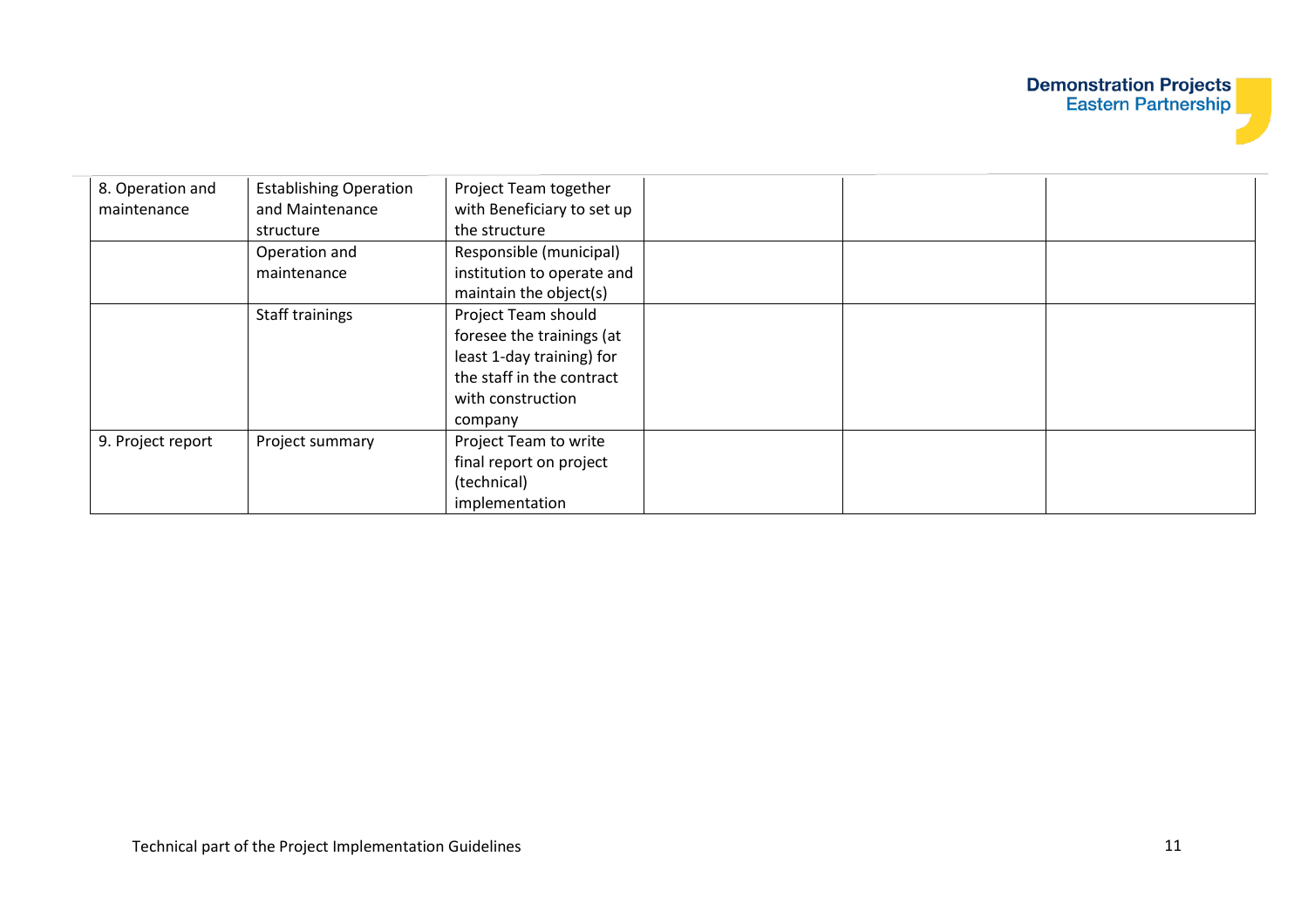## 1 Phase 1: Preliminary design of EE/RE measures

During this phase:

- Objects will undergo an *energy audit* to identify possible EE/RE measures to be implemented at the object
- *EE/RE measures will be identified* to be further worked out (technical design) and will be agreed on by project, municipality and EU

Duration: 2-3 months

#### 1.1 Developing Terms of Reference for Energy Audit

The Terms of Reference (ToR) for the energy audit describes the scope of work for the energy auditor, such as which objects it concerns, minimum activities to be carried out by the energy auditor, timeframe for carrying out the energy audit, contents of the energy audit report and requirements which the energy auditor should meet in order to be considered. The template ToR to be used is attached as Annex.

Please note that the ToR is the basis for the contract with the energy auditor. The energy auditor only has to do what is described in the ToR, for anything additional that they are asked to carry out, he/she will ask for additional money. Therefore, make use of the template that was developed by the Support Team.

**The Project Team develops the ToR** as the basis for tendering an experienced company for conducting Energy Audits for each object, or a set of objects. Furthermore, clear and transparent selection criteria should be developed by the Project Team. The quality of the energy auditor in many EaP countries is a concern: there is no certification system for energy auditors, so everybody can call him/herself an energy auditor and bid. In order to avoid ending up with a person who has no experience with energy audits, you need to put requirements in the ToR (such as x energy audits carried out in the past z years of objects similar to the object that you want to be audited in the project).

It is absolutely crucial that the energy audit is a so-called comprehensive audit. This means an audit which views all possible EE/RE measures which can be implemented, not only those which are described in the Application !!!

Often the Application is written by someone without an engineering background and they may have made, for example, the following mistakes/omissions:

- Forgotten to include EE/RE measures which are absolutely necessary (for example ventilation)
- Included 'standard' or commonly known EE/RE measures, while other more suitable EE/RE measures are not included
- Too optimistically estimated energy savings which can be achieved by the EE/RE measures
- Underestimated the costs of the EE/RE measures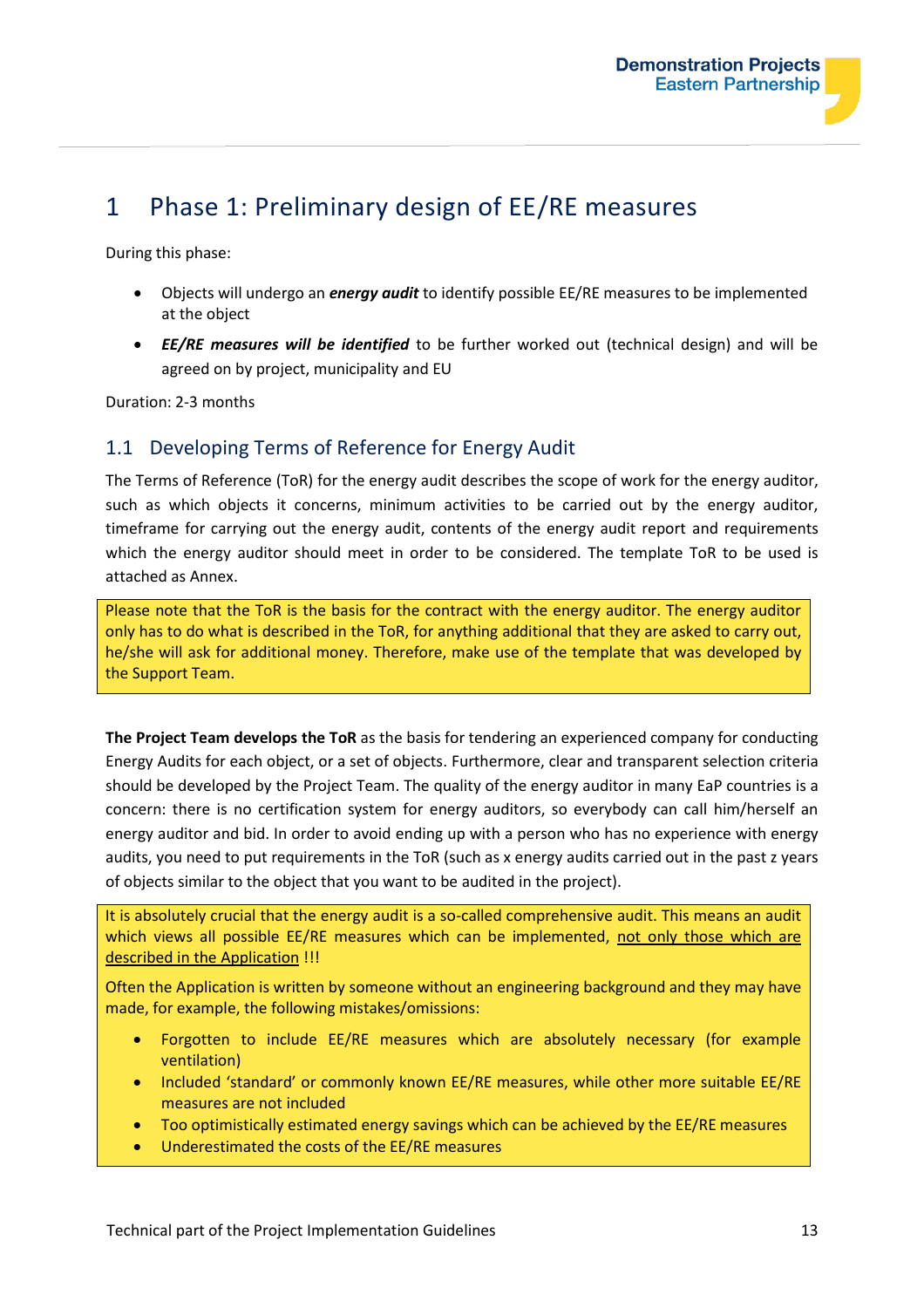These type of mistakes would all be revealed during a comprehensive energy audit, and therefore the ToR should clearly describe that a comprehensive energy audit has to be carried out by the energy auditor. **A comprehensive energy audit** is therefore **a must**.

Please make sure that the energy auditor **is independent** from any of the companies that will later bid on the works to be carried out as well as from the project team (event if the PT has the professional energy auditor on board). If this is not followed, this might be considered as a conflict of interest, which might result in the project being closed prematurely.

#### 1.2 Review of the ToR for Energy Audit

Each project is expected to use the template ToR for energy audit, developed by the Support Team. In case you do not use this template, and develop a ToR using another template which deviates from the one developed by the Support Team, you should send the ToR to the **Support Team for review**. The Support Team will then provide you with comments for improvement or give the go-ahead to launch the procurement for the energy audit. In case you use the template ToR as developed by the Support Team, you should submit the ToR to the Support Team for filing, and you will get the go-ahead for the next step (1.3.).

#### 1.3 Tender of a company/expert for conducting Energy Audits

The **project will launch the procurement** for the Energy Audit, and select and contract an experienced company, according to the tender selection criteria. Often the amount involved makes it possible to carry out a single tender, however you are strongly advised to solicit bids from at least 3 companies/experts.

In case you do not know which energy auditor to contact to submit a bid (and if not there is no need to be embarrassed, without a certification system it is difficult to know who has the right quality), you can contact other municipalities, which have already carried out energy audits for objects similar to the one that you want to carry out. Also, in most countries there is an association of energy auditors which you can contact for information on what auditors could do the job.

Your main objective is to get a qualified and experienced energy auditor for the job. The energy audit is of crucial importance for the success of the project, and mistakes made here might result in being send back later to redo the energy audit. The more offers, the more chance you have for finding the right candidate to do the job.

Do not take references to earlier work experience by energy auditors for granted. In the procurement documentation ask them to provide proof of claimed energy audits, including contact details of a person who you can contact to check the quality of the work performed.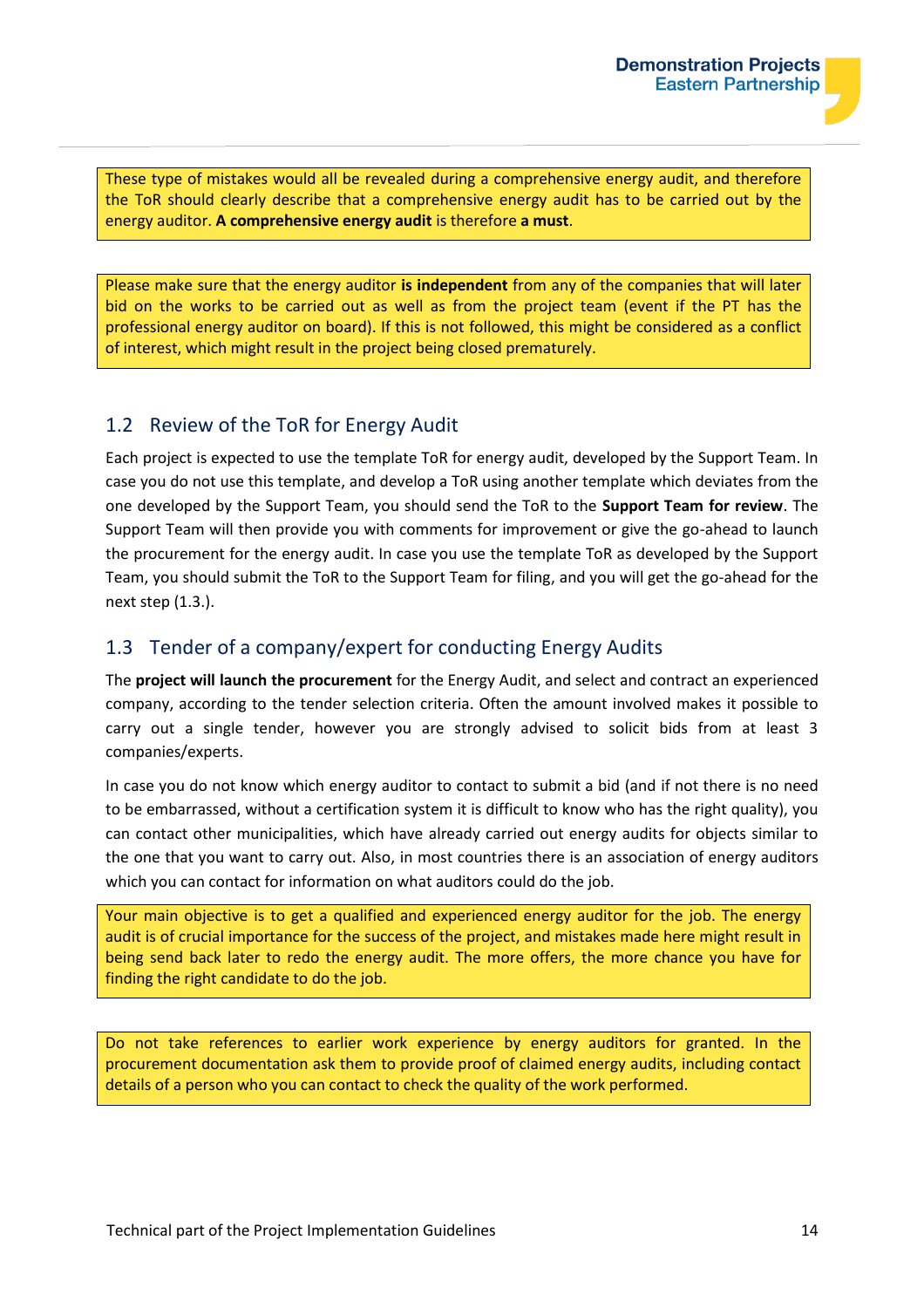

If you wish to, you can ask the Support Team to comment on your report on the evaluation of the procurement (Procurement Report). Please note that such comments only serve to advise you on obvious mistakes/omissions. **Under no circumstances, can this be seen as approval of the procurement by either the Support Team or EU (Delegation).**

#### 1.4 Energy Audit

The **Energy Audit Company/Expert will conduct a detailed Energy Audit** of the object(s) as identified in the ToR. The main objective of the Energy Audits is to identify and elaborate potential EE/RE measures (preliminary design). Western European standards and practices shall be considered in order to secure the sustainability of the measures. Furthermore, as mentioned earlier, it is crucial that a comprehensive energy audit is carried out (this is also called integrated planning approach<sup>1</sup>) rather than carrying out an audit of individual single measures (e.g. changing of some windows) or only those measures which were described in the Application.

It is highly recommended that the project engages a structural engineer (this is an engineer specialized in construction structures), who will work jointly with the energy auditor. This is especially important for older buildings. The structural engineer will be able to tell the energy auditor whether EE/RE measures proposed by the energy auditor are actually possible, taking into account the structure of the building. For example, if the roof is able to hold solar panels, if it is possible to drill holes in a specific wall etc. In case such a structural engineer has not been foreseen in the budget of the project, you are advised re-allocate funds from other budget lines, or make use of contingencies.

### 1.5 Review of the Energy Audit Report by the Support Team

The outcome of the energy audit is the Energy Audit Report, which should provide a solid basis for the selection of the best EE/RE measures.

The Energy Audit report should be sent for review to the Support Team, which will provide feedback in writing to the Project Team, Beneficiary and EU Delegation. Based on the findings/assessment by the Support Team, the outcomes can be the following:

- 1. The Support Team immediately agrees on the contents of the report and will inform the project and EU Delegation that this is the case (and the project can move to 1.6.)
- 2. The Support Team identifies obvious errors/omissions in the energy audit report: the project will have to ask the energy auditor to correct the errors and then resubmit the report to the Support Team for review
- 3. The Support Team has minor comments on the report: the Support Team will provide the project and EU Delegation with the assessment and suggested changes. After the

 $<sup>1</sup>$  An integrated planning approach is the key for realising sustainable buildings with low energy consumption and a high quality</sup> standard for building users. An integrated planning approach for building refurbishments requires the consideration of all relevant building elements (walls, windows, roof, basement), rain water system, the building's heating system and ventilation system, etc. Furthermore the building user behaviour should be considered.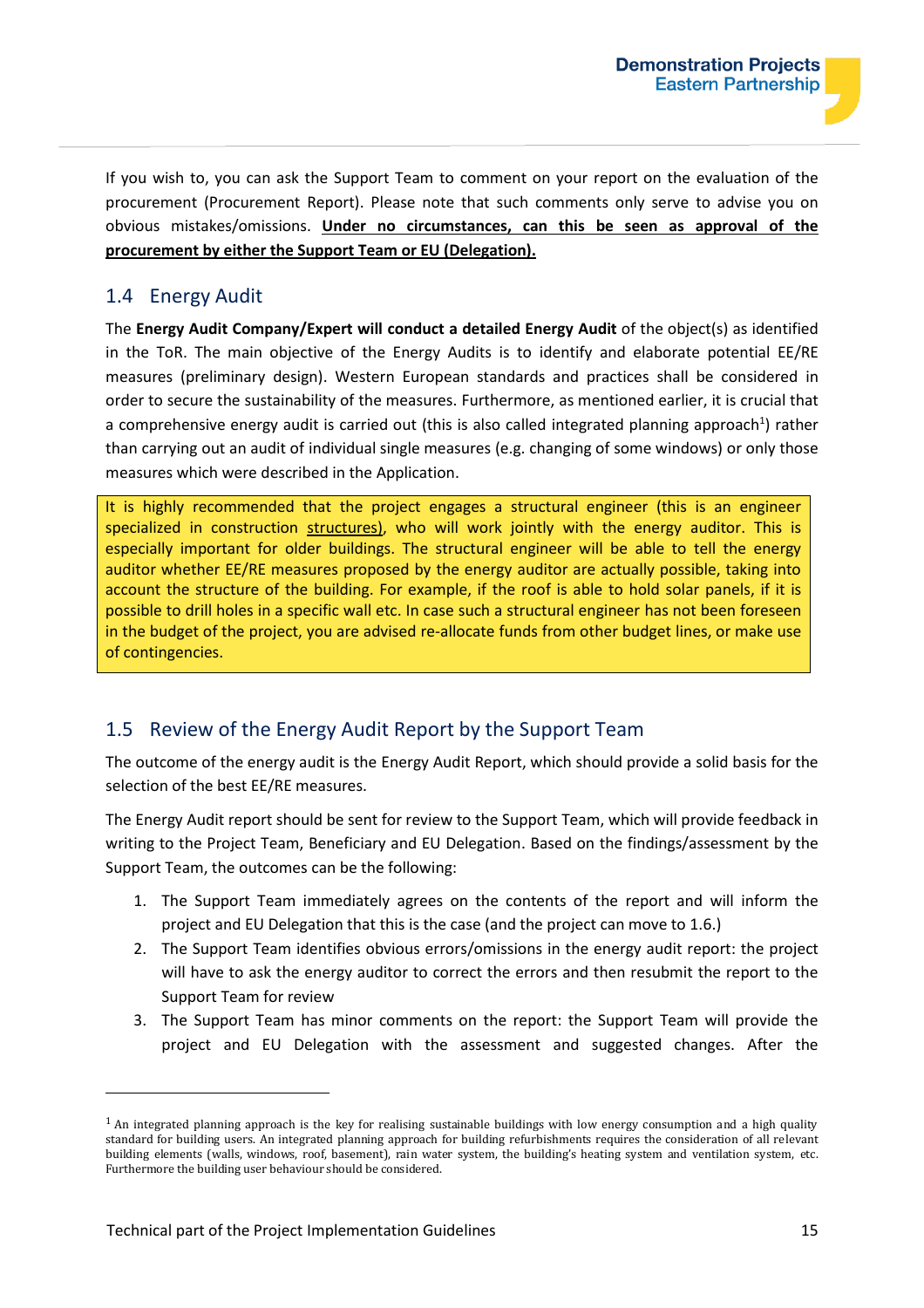recommended changes have been made by the project, the EU Delegation will be informed by the Support Team that the project can move to 1.6.

4. The Support Team has substantial concerns about the implementation of the project as per the original project design, and there is a possible need for a change to the contract: the Support Team will provide the project and EU Delegation with the assessment, identified risks and recommended action. This will be followed by a visit of the Support Team (and possibly EU Delegation) to the project, to discuss the issues/problems with project team, energy auditor and mayor, and find possible ways out. In the end, it will be up to the EU Delegation to decide in such cases of how to solve the issue. This can result in the need for changes to budget, activities or contract, but also more severe measures such as temporarily freezing the project.

Please note that in most cases, the Support Team will visit a project to discuss the Energy Audit Report with the Project Team, Beneficiary (municipality) and energy auditor.

#### 1.6 Decision on EE/RE measures to be implemented

Based on the results of the Energy Audit, **the Project Team should propose EE/RE measures** or a functional set of EE/RE measures which meet the overall project objectives (energy savings and/or cost savings committed to) to the greatest extent possible. Furthermore, the updated investment costs (as identified in the energy audit report) of the proposed EE/RE measures should fit the original budget.

Before formal approval of this list of measures is asked from the municipality where the objects are located, the project should send the list of proposed measures and financial analysis behind them to the Support Team for review. The Support Team will review the suggested measures suggested to ensure that they do indeed fit the budget and will result in savings as mentioned in the Application. If so, the Support Team will give the go-ahead to go to 1.7. and inform the EU Delegation of the list of suggested EE/RE measures. If not, The Support Team might advise the project to consider alternative measures, which fit the budget and targeted savings, and in case of failure to find such will organize a discussion between project, EU Delegation and Support Team about how to solve the problem. This might take the form of changes to the contract, budget or original proposal.

#### 1.7 Approval of the selected EE/RE measures by municipality

The selected EE/RE measures shall be **formally approved by the municipality<sup>2</sup>** where the object audited is located, and the municipal decision shall be send to Support Team and EU Delegation. The decision should be well-justified and base on cost effective criteria. Only after this document has been received by Support Team and EU Delegation, can the project start with phase 2 (Final design). This also applies for those cases where the Applicant is a NGO.

<sup>&</sup>lt;sup>2</sup> Or Project Steering Committee, in case such includes the municipality concerned and the Committee is formally mandated in its Terms of Reference to make this decision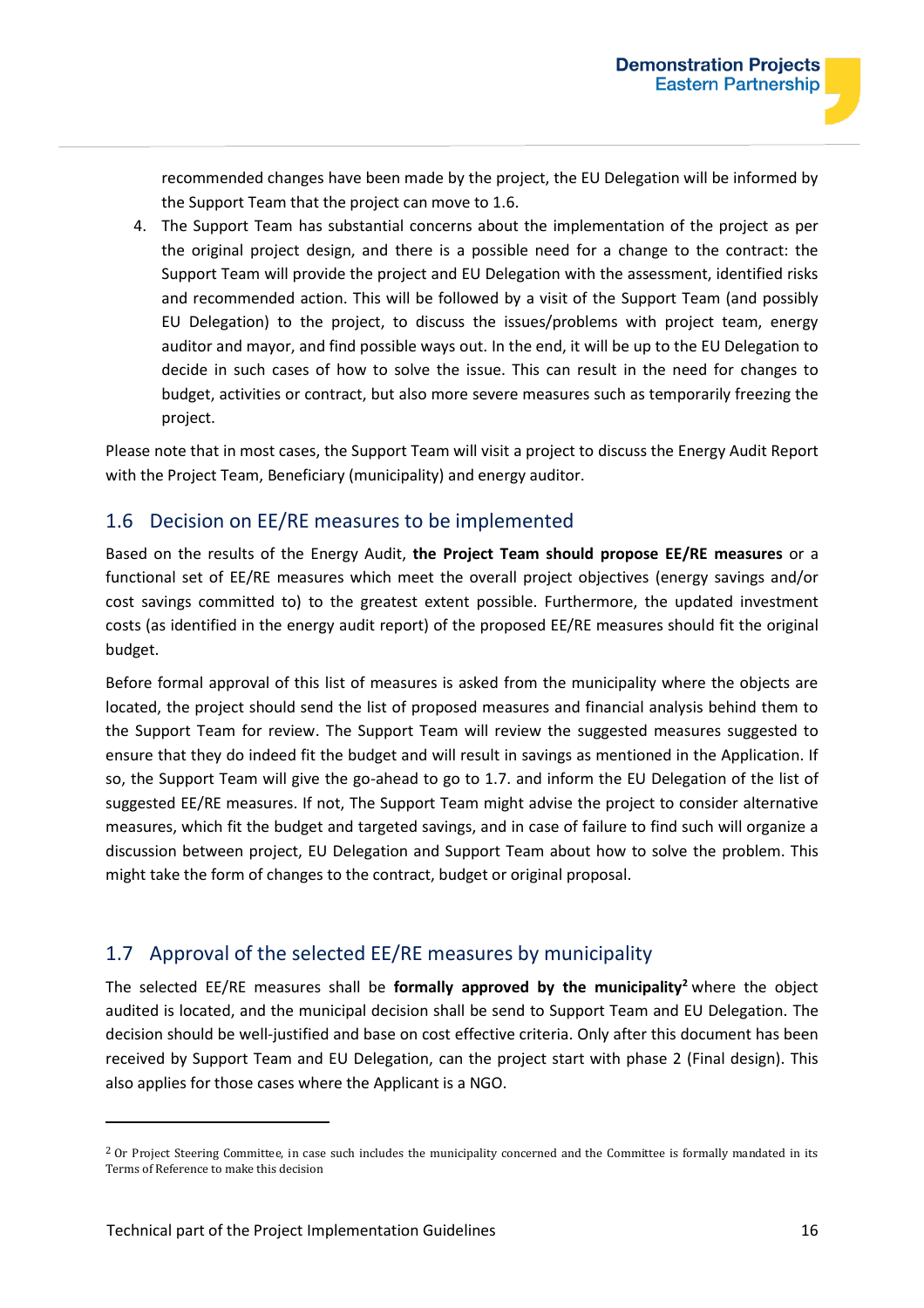#### Milestones and deliverables of Phase 1

Milestones:

- 1. Energy Audits finalized (preliminary design)
- 2. EE/RE measures selected and approved by the EU Delegation

Key deliverables/outputs:

- 1. Energy Audit Reports for each object produced by auditor, and reviewed by Support Team
- 2. list of proposed EE/RE measures proposed by project team and subsequently reviewed by Support Team/EU Delegation, and approved by municipality

## 2 Phase 2: Final design of EE/RE measures

During this phase:

- The *final design of each EE/RE measure will be worked out in detail* (technical drawings, technical specifications, cost estimations)
- *Final set of EE/RE measures will be identified* and will be agreed on by project, municipality and EU. This set will be included in the procurement documentation under Phase 4 (given that all necessary authority approvals and permits are received (Phase 3))

Duration: 3-6 months

#### 2.1 Development of the ToR for the final design

The Terms of Reference (ToR) for the final design describe the scope of work for an engineering company for the elaboration of the final design of each EE/RE measure that was identified during the energy audit, and finally selected. The **Project Team will develop the Terms of Reference**. Furthermore clear and transparent selection criteria should be developed by the Project Team.

Please make sure that the selected company is independent from any of the companies that will later bid on the works to be carried out. If this is not followed, there will be a conflict of interest, which might result in the project being closed prematurely.

The Terms of Reference should be based on the template provided in the Annexes.

#### 2.2 Review of the ToR for the final design

It is expected that your project uses the template ToR for final design, developed by the Support Team. In case you do not use this template, and develop a ToR using another template which deviates from the one developed by the Support Team, you should send the ToR to the **Support Team for review**. In this case, the Support Team will provide you with comments for improvement or give the go-ahead to launch the procurement for the final design. In case you use the template ToR as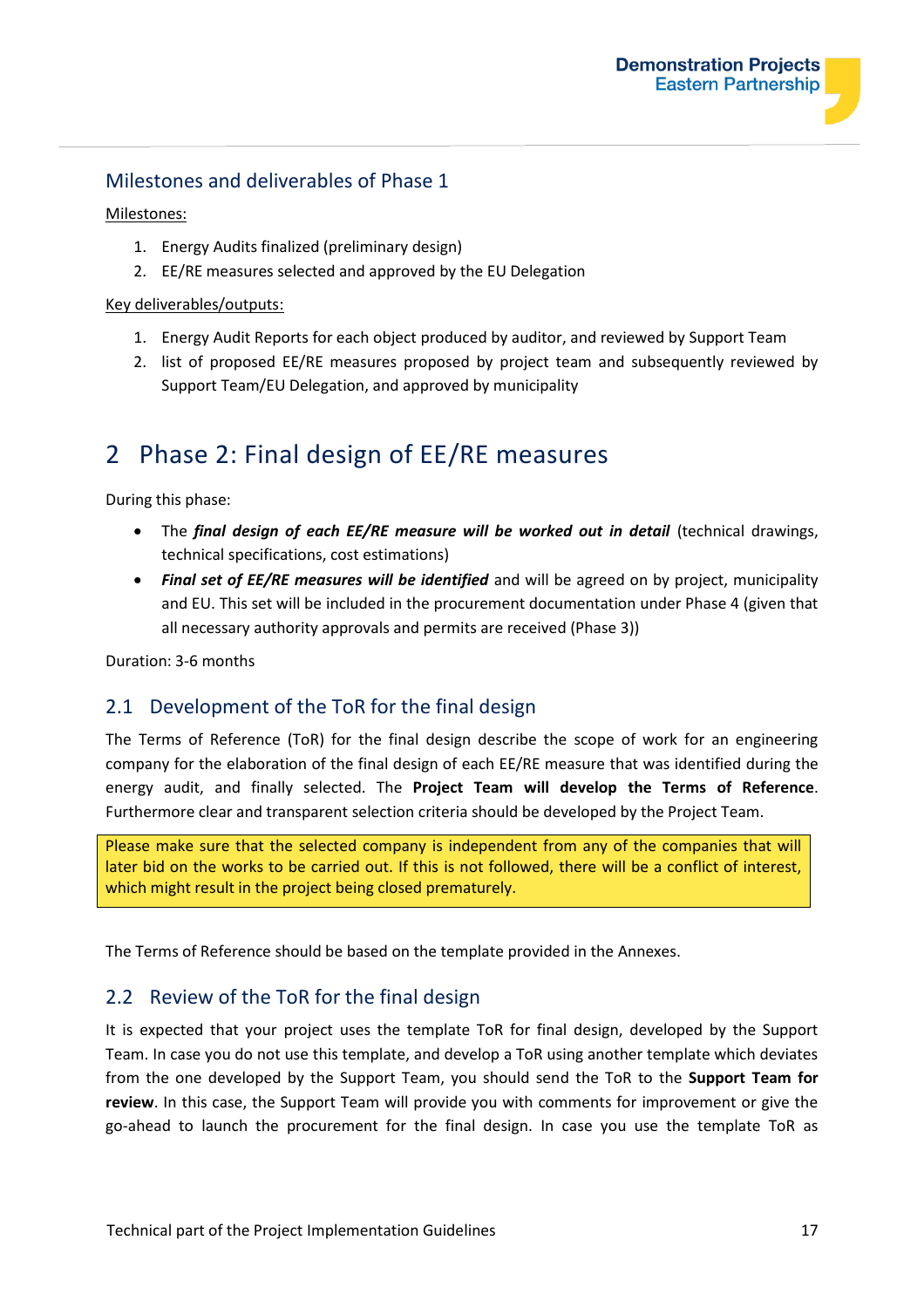developed by the Support Team, you should submit the ToR to the Support Team for filing, and you will receive the go-ahead for the next step (2.3.).

#### 2.3 Tender and contracting of an engineering company for the final design of EE/RE measures

The **project will launch the procurement** for the Final design, and select and contract an experienced company, according to the tender selection criteria. Often the amount involved makes it possible to carry out a single tender, however you are strongly advised to solicit bids from at least 3 companies/experts.

In case you do not know which companies to contact to submit a bid, you can contact other municipalities.

You can also ask the Support Team to comment on your report on the evaluation of the procurement (Procurement Report). Please note that such comments only serves to advise you on obvious mistakes/omissions. **Under no circumstances, can this be seen as approval of the procurement by either the Support Team or EU (Delegation).**

#### 2.4 Final design of the EE/RE measures

The contracted **engineering company will elaborate the final design of each EE/RE measure** according to the Terms of Reference and in close cooperation with the Project Team. Furthermore, a detailed project implementation schedule for each EE/RE measure or set of measures will be elaborated. The engineering company should contact the relevant authorities in advance to introduce the intended projects and to receive preliminary comments.

The final design of the EE/RE measures shall consider Western European standards and practices in order to secure the sustainability of the measures. In particular, thermal refurbishment projects should consider advanced Western European energy performance standards for materials and approved installation practices.

In the event that additional projects (e.g. ventilation system, refurbishment of the roof, etc.) will be implemented by third parties at the same construction site, the Project Team and the Engineering Company should coordinate the EE/RE measures with those projects in order to ensure a smooth and efficient implementation.

#### 2.5 Elaboration of investment costs, operational costs, energy/cost savings

The **engineering company will estimate the investment costs and the operational costs for each of the EE measures** (energy consumption, maintenance, etc.) based on the final design of each of the measures. The investment costs will give you the information if the proposed measures fit within the budgeted amount. The operational costs give you information about the costs that you have to include annually in the municipal budget for maintenance and operations. The reliability of the cost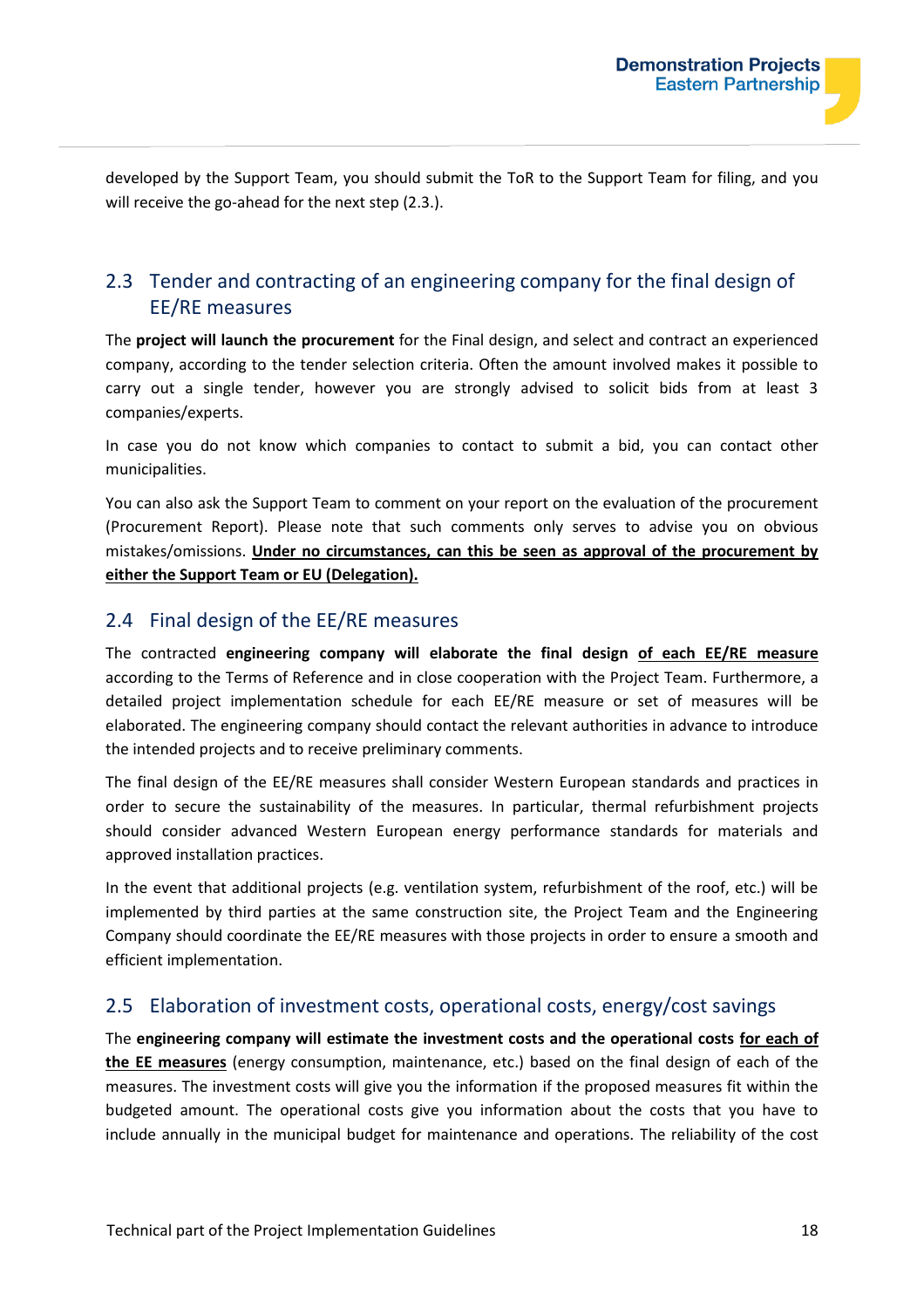estimation should be in the range of +/- 15%. Furthermore, the engineering company should provide the basic data for the calculation of the **expected annual energy and cost savings**.

#### 2.6 Update of the financial analysis

Based on the information provided under the previous step (2.5), **the Project Team should recalculate the annual energy and costs savings and updates the financial analysis for each EE/RE measure** or a functional set of EE/RE measures. The expected energy savings will show you if the proposed measures will fit the target that you have committed to in your Contract with the EU.

#### 2.7 Decision by on the EE/RE measures to be implemented

Based on the results of the updated financial analysis the **Project Team should propose EE/RE measures** or a functional set of EE/RE measures for the implementation.

These proposed measures together with financial analysis, technical drawings etc. (i.e. the whole final design file) should be **sent by the Project to the Support Team for review**. The Support Team will review if the proposed EE measures are in line with the budget allocated for it in the Application, if the expected savings are in line with committed targets, and of course check if the final design does not contain mistakes and is of sufficient quality. The Support Team will provide feedback in writing.

The outcomes can be the following:

- 1. The Support Team immediately agrees on the contents of the documents and will inform the project and EU Delegation that this is the case (and the project can move to 2.6.)
- 2. The Support Team identifies obvious errors/omissions in the documents: the project will have to ask the engineering company to correct the errors and then resubmit the documents to the Support Team for review
- 3. The Support Team has minor comments on the report: the Support Team will provide the project and EU Delegation with the assessment and suggested changes. After the recommended changes have been made by the project, the EU Delegation will be informed by the Support Team that the project can move to 2.6.
- 4. The Support Team has substantial concerns about the implementation of the project, and there is a possible need for a change to the contract: the Support Team will provide the project and EU Delegation with the assessment, identified risks and recommended action. This will be followed by a visit of the Support Team (and possibly EU Delegation) to the project, to discuss the issues/problems with project team, engineering company and mayor, and find possible ways out.

#### 2.8 Approval of the EE/RE measures by municipality

The selected EE/RE measures shall be **formally approved by the municipality<sup>3</sup>** where the object is located, and the municipal decision shall be sent to the Support Team and EU Delegation. Only after

<sup>3</sup> Or Project Steering Committee, in case such includes the municipality concerned and the Committee is formally mandated in its Terms of Reference to make this decision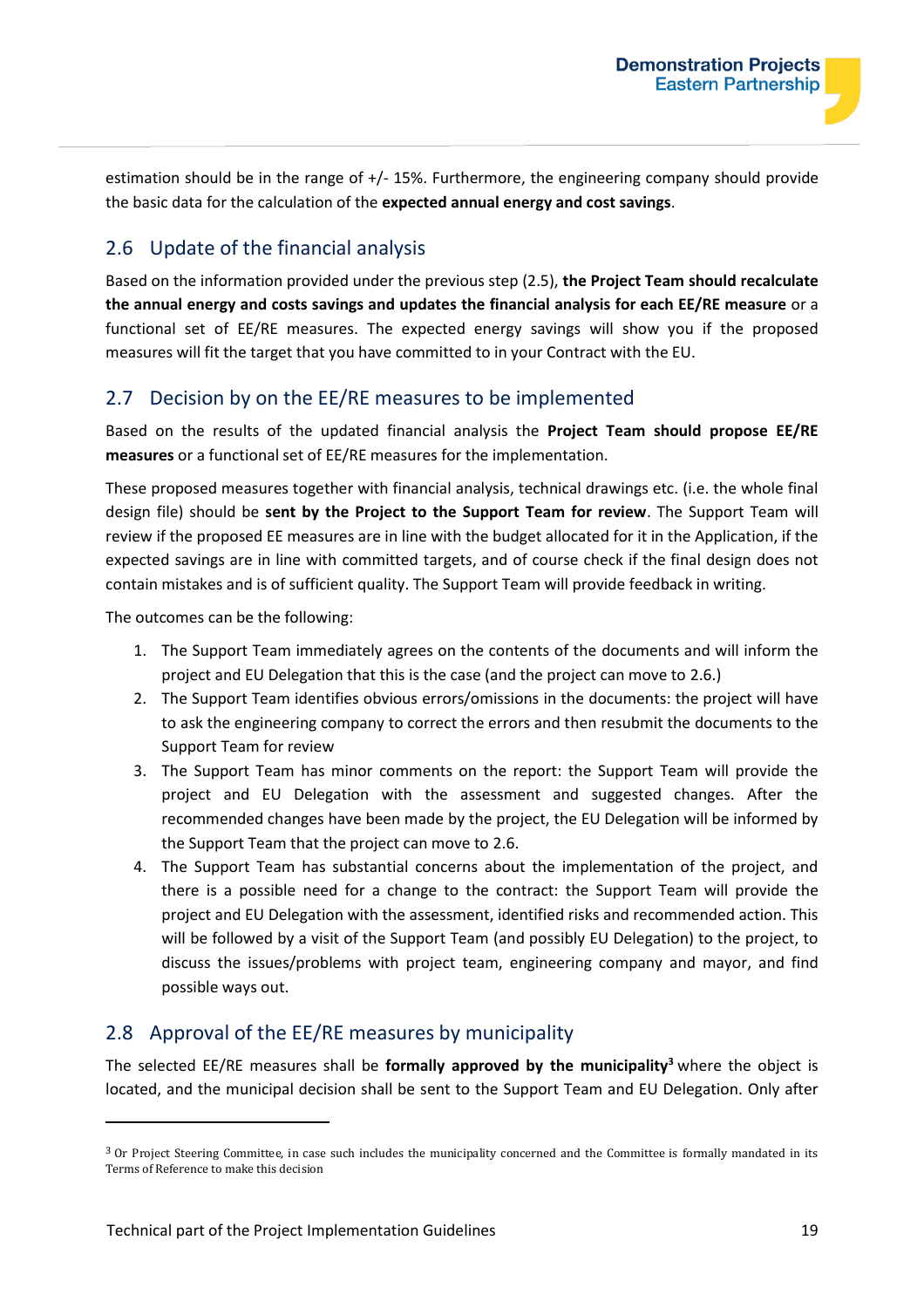this document has been received by the Support Team and EU Delegation, can the project start with phase 4. This also applies for those cases where the Applicant is a NGO.

#### 2.9 Milestones and Deliverables of phase 2

Milestone phase 2: Final design for each of the selected and approved EE measures

Key deliverables phase 2: Final design of each EE/RE measure (technical drawings, technical specification, cost estimations) by the Engineering Company; list of proposed EE/RE measures by the Project Team

## 3 Phase 3: Authority approvals, legal permits

During this phase:

• The *necessary permits and approvals from authorities* will be obtained by the project

Duration: 1-3 months

#### 3.1 Elaboration of the required documents

The **engineering company** hired for the final design and the **Project Team** will elaborate the documents which will be required by the relevant authorities (beside the final design of the EE/RE measures). As the list of required documentation differs per country, and often changes, you are advised to check on the necessary permits and approvals carefully. Normally the engineering company that worked out the final design can help you with the list of required permits/authorities.

#### 3.2 Submission of the EE measures project to the relevant authorities

After thorough checks by the municipality's legal department, and other relevant personnel (construction department, public company), **the municipality will officially submit the documents** to the various authorities for approvals and permits. Please note, that obtaining such approvals and permits might take considerable time (especially not those issued by the municipality).

#### 3.3 Elaboration of the final project documents

The **engineering company** will (if needed) adapt the **final design of the EE/RE measures** according to the comments from the authorities (and prepare an updated **project implementation plan**).

#### 3.4 Milestones and deliverables of phase 3

Milestone phase 3: Authority approvals and permits for each EE/RE measure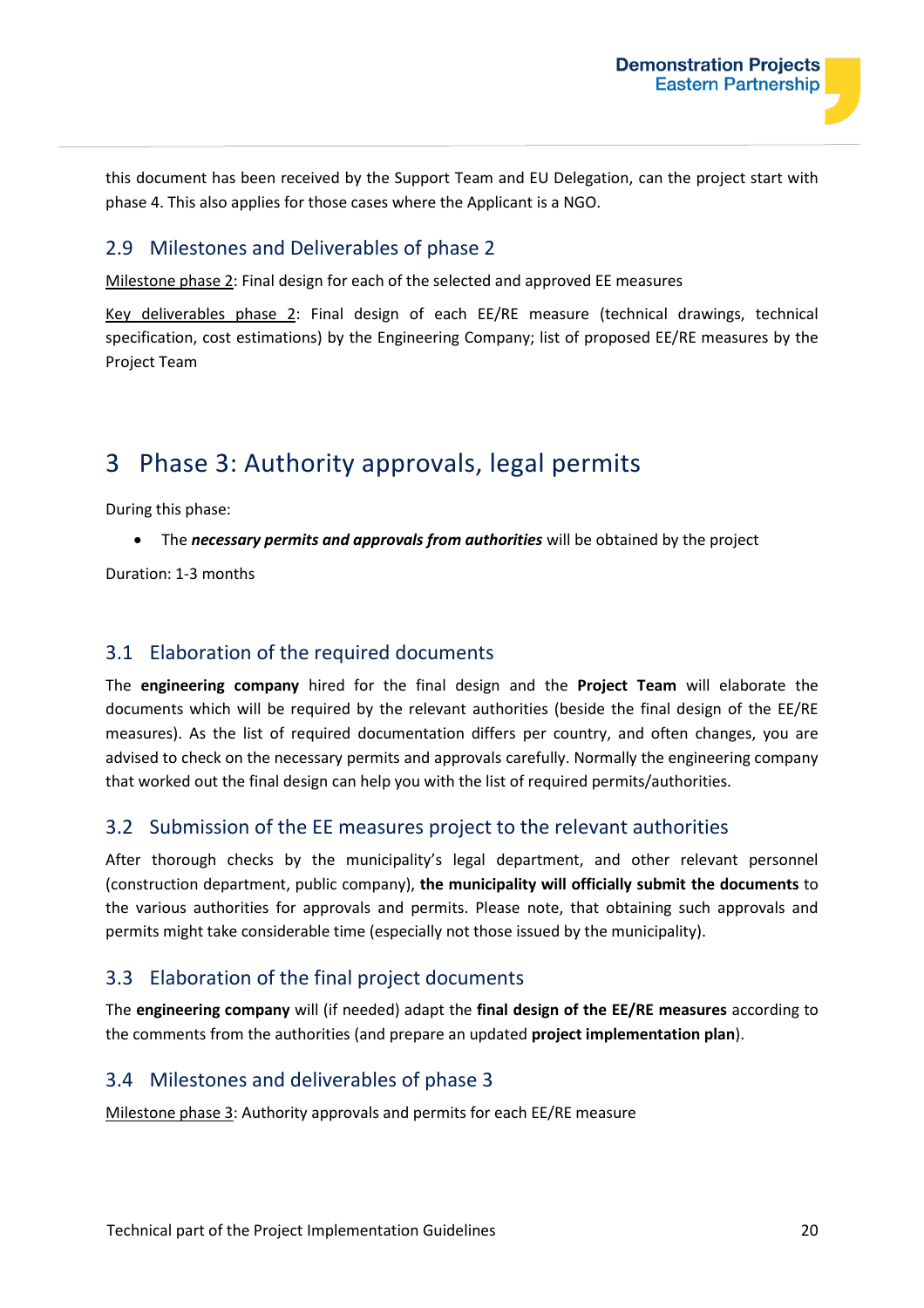Key deliverables phase 3: Documents for authority approvals; project implementation plan for each EE/RE measure by the engineering company

## 4 Phase 4: Procurement - implementation of the EE/RE measures (works)

During this phase:

- The *procurements for implementation of works/supplies* will be carried out
- Supplier/works implementer will be selected

Duration: 1-6 months

The project team can use EU rules (PRAG) for procurement procedures if it is eligible according to the national legislation. All issues that are related to the procurement are strongly recommended to be discussed with the Contracting Authorities (EUDs).

#### 4.1 Elaboration of the procurement documents (technical part)

The **engineering company** for the final design normally will also **elaborate the technical part of the tender documents**, according to the final design of the EE/RE measures. Properly prepared tender documents are crucial for the implementation of a successful project. The "technical specification document" beside technical drawings is a key element of the tender documents. Each component of the EE/RE measures must be described in all details incl. their technical specifications and installation practices.

A Bill of Quantity in most cases is NOT sufficient. Detailed technical specifications are normally needed, as well as clear instructions on installation.

EE/RE measures in similar fields (e.g. construction measures such as windows, roof, etc.) should be included into one tender. In the event of measures in similar fields but on different construction sites, these can be included in one tender, but the Support Team recommends using separate lots. EE/RE measures in different fields (e.g. EE measure 1: refurbishment of a building, EE measure 2: refurbishment of the street lighting system) should be tendered separately.

Furthermore, it is highly recommended not to separate procurement of supplies/materials from the works, as in case of any defects found there is no clear responsibility that can be pointed (supplier will say that materials were fine but were incorrectly used/installed, the company that installed/used materials will say that the materials were not of good quality). It is better, therefore,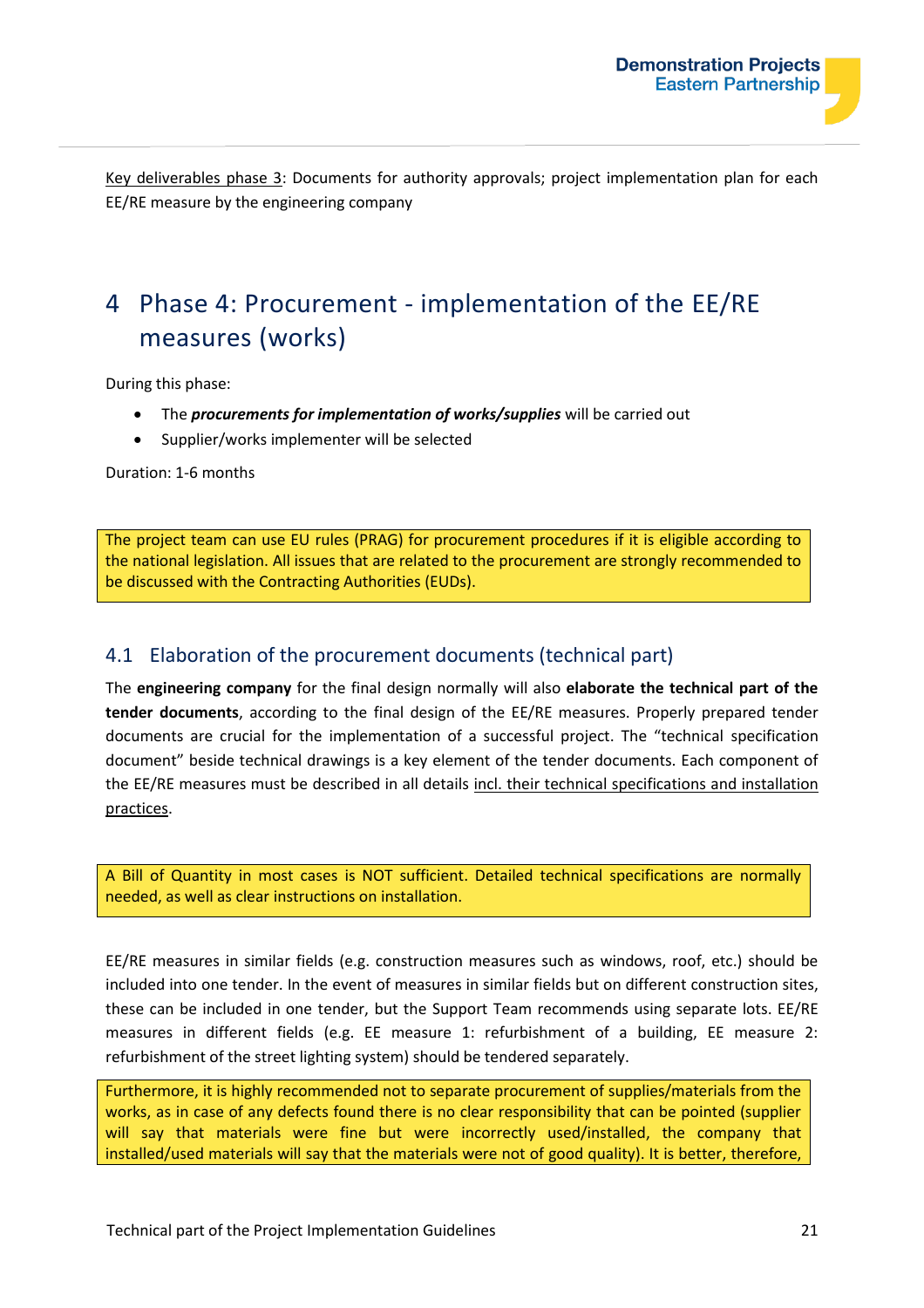to have materials/supplies and works in one tender, so there is one clear party responsible for everything

#### 4.2 Elaboration of the procurement documents (general part) and the procurement procedures

The **Project Team will elaborate the general part of the tender documents** (general terms and conditions) and the tender procedures (type of tender, selection criteria etc.).

#### 4.3 Review of the tender documents

**The tender documents (technical part, general part) and the tender procedures will be sent by the Project team to the Support Team for review**. The Support Team will send comments on the tender documents to the EU Delegation, Beneficiary and the Project team, and in case of any deficiencies, the Project Team will have to rework the tender documents and resubmit to the Support Team. Only after the Support Team gives the go-ahead, is the project allowed to launch procurement.

This process applies to all procurement over 60,000 EUR, irrespective of the type of procurement procedure to be used by the project (competitive negotiated procedure, open tender).

Please note that you are OBLIGED to send the procurement documentation to the Support Team for review. You cannot launch the procurement before you get the formal go ahead from the Support Team.

Please also note, that when you have not followed recommendations by the Support Team on the energy audit, technical design and/or selection of EE/RE measures to be implemented, this will show up in the technical part of the procurement documentation, and can be a reason for the Support Team to send you back to rework the energy audit report, technical documentation, list of EE/RE measures selected (as applicable). It is therefore crucial that you follow the advice of the Support Team in the previous phases.

#### 4.4 Launch of the procurement

After review of the tender documents by the Support Team and the formal go-ahead by the Support Team, the procurement will be launched by the project (Contracting Authority). In the event that you decide to use the competitive negotiated procedure, you are strongly advised to solicit not just three bids but 4-6, in order to ensure competition, as the approached companies will not always submit. The project should aim to receive three bids. In case of open tenders, the more publicity and portals used to announce the tender the better.

Please note that Annex IV to your Contract with the EU specifies minimum requirements that must be followed for procurement. In terms of the reaction time to be given to bidders (time between the announcement of the procurement (invitation letters/publication) and the deadline for submitting bids), it is crucial that sufficient time is given to bidders. To be on the safe side, it is best to use the reaction times as prescribed by the EU in the PRAG, namely 30 days for competitive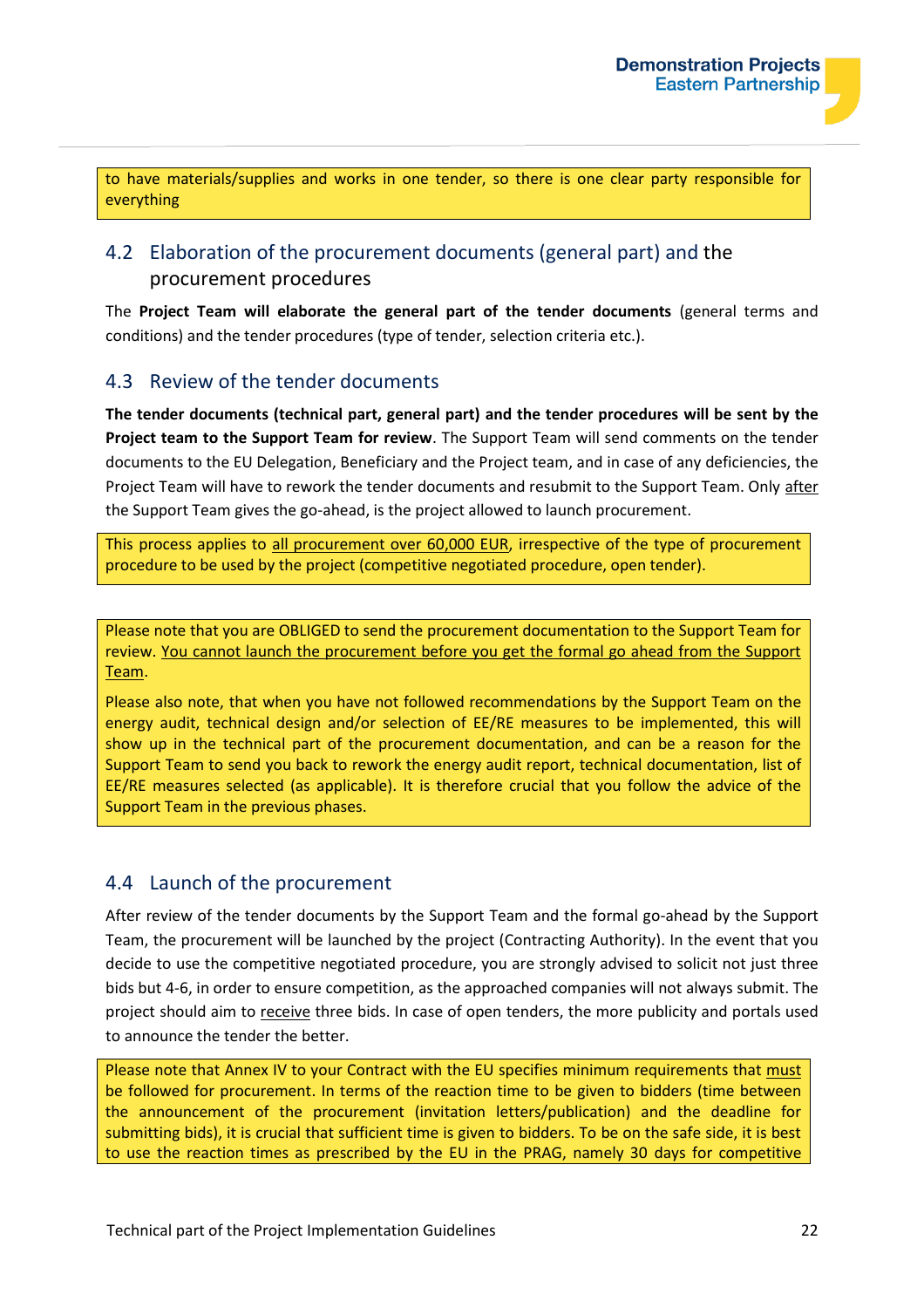

negotiated procedures and 60 days for open tenders. Failure to give sufficient reaction time, might result in the procurement being considered as ineligible!

It is highly advised to give potential bidders the possibility to visit the object, and this is normally included in the tender documentation, specifying date, time and place where potential bidders will be expected (pre-tender meeting).

#### 4.5 Evaluation of the received offers

The Contracting Authority's **Procurement Committee<sup>4</sup> will assess the received bids** and evaluate the bids according to the selection criteria that were mentioned in the tender documentation. Both the EU Delegation and Support Team have the right to participate in the evaluation of submitted bids as observer, and should be informed about the dates of the meetings of the Procurement Committee and be invited to participate

#### 4.6 Review of the Procurement Evaluation Report

The procurement evaluation report and the proposed selection of the Construction Company will be reviewed by the Support Team and comments will be sent to the Contracting Authority, Project Team and the EU Delegation. In case of mistakes/omissions in the Evaluation Report, the Support Team will inform the Project Team, and the Project Team will have to rework the document and to resubmit for review.

#### 4.7 Milestones and deliverables of phase 4

#### Milestone phase 4: Tender procedure launched

Key deliverables phase 4: Tender documents of the EE/RE measures (technical part) by the Engineering Company; Tender documents of the EE/RE measures (general part and tender procedures) by the Project Team; Tender evaluation report by the Contracting Authority/Project Team

## 5 Phase 5: Contracting of company for the implementation of the EE/RE measures

Duration: up to 1 month

<sup>4</sup> The Committee will have to be formally established by a Municipal Decision or in case of the Applicant being a NGO by decision of the authorized (as per the NGO's Procurement policy) person/body within the NGO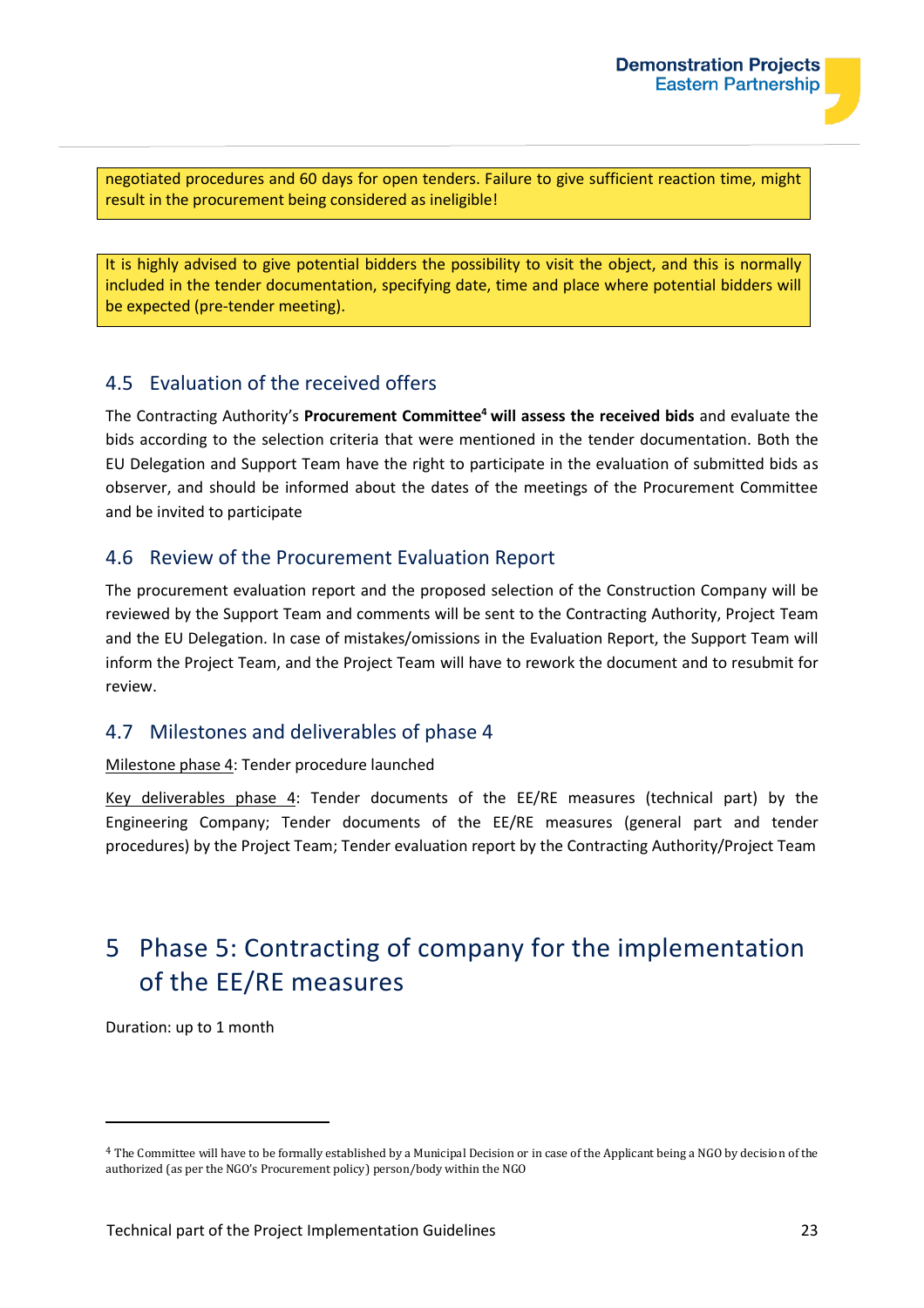#### 5.1 Contracting of the Construction Company

The **Contracting Authority (municipality, NGO) will contract the selected Company** for implementation of the EE measures, within the period as described in the tender documentation. Also, the unsuccessful bidders will have to be informed formally about the outcomes of the procurement.

#### 5.2 Milestones and deliverables of phase 5

Milestone phase 5: Contract with the Construction Company

Key deliverables phase 5: contract with the Construction Company by the Contracting Authority.

### 6 Phase 6: Implementation of the EE/RE measures

Duration: 3-9 months

During this phase:

- The *implementation structure for implementation of work* will be established
- *Site supervision* will be arranged

#### 6.1 Establish the implementation structure for the EE/RE measures

The **Project Team will elaborate the implementation structure for the implementation of the projects**. The following issues should be considered:

- Establishment of the project implementation team for the Site Supervision of EE/RE measures. The project implementation team should meet regularly (e.g. weekly) at the construction site to discuss and decide on the actual construction issues. It is recommended that the team includes at least the following members:
	- o Project Manager of the Construction Company
	- o Site Supervisor
	- o Delegated person from the Beneficiary
	- o Expert of the Project Team responsible for the implementation of project
	- o Representative of the building users/facility operators on demand
	- $\circ$  Expert from the Support Team on demand (will not participate in all meetings)
- Clear definition regarding who is leading the project implementation team
- Definition of the tasks and responsibilities for each member
- Clarification of the decision-making powers at the construction site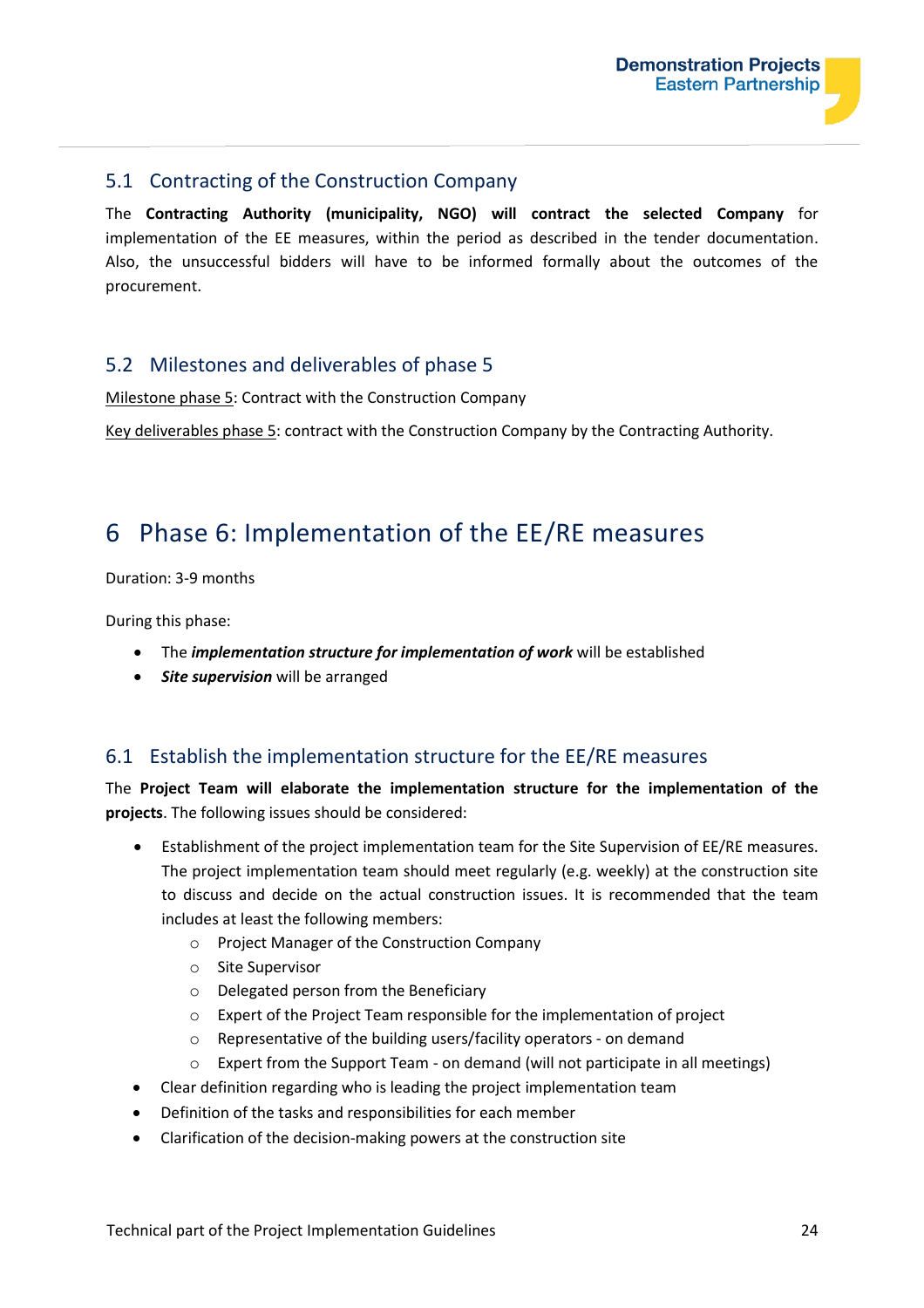Each member shall have the mandate, on behalf of the organization he/she represents, to make decisions at the construction site regarding actual and urgent issues. Decisions will be recorded in the minutes of the meetings.

• Administration and reporting procedures (coordination of meetings, preparation of minutes, etc.)

#### 6.2 Development of the ToR for the Site Supervision

**The Project Team will develop the Terms of Reference** for tendering an experienced and **independent** Site Supervision expert for the implementation of EE/RE measures. It is expected that your project uses the template ToR for Site supervision, developed by the Support Team (see Annexes). Furthermore clear and transparent selection criteria should be developed by the Project Team.

Each project needs its own independent Site Supervision. In case of very different EE measures e.g. Street lighting and building refurbishment, 2 Site Supervision experts should be hired

#### 6.3 Review of the ToR for the Site Supervision

In case you do not use the template provided by the Support Team, and develop a ToR using another template which deviates from the one developed by the Support Team, you should send the ToR to the **Support Team for review**. The Support Team will then provide you with comments for improvement or give the go-ahead to launch the procurement for the Site supervision. In case you use the template ToR as developed by the Support Team, you should submit the ToR to the Support Team for filing, and you will receive the go-ahead for the next step (6.4.).

#### 6.4 Tendering and contracting of an independent Site Supervision

The **project will launch the procurement** for Site Supervision, and select and contract an experienced company, according to the tender selection criteria. Often the amount involved makes it possible to carry out a single tender, however you are strongly advised to solicit bids from at least 3 companies/experts.

In case you do not know which companies to contact to submit a bid, you can contact other municipalities.

You can also ask the Support Team to comment on your report on the evaluation of the procurement (Procurement Report). Please note that these comments only serve to advise you on obvious mistakes/omissions. **Under no circumstances, can this be seen as approval of the procurement by either the Support Team or EU (Delegation).**

The Support Team will participate in some of the site supervision meetings, and might carry out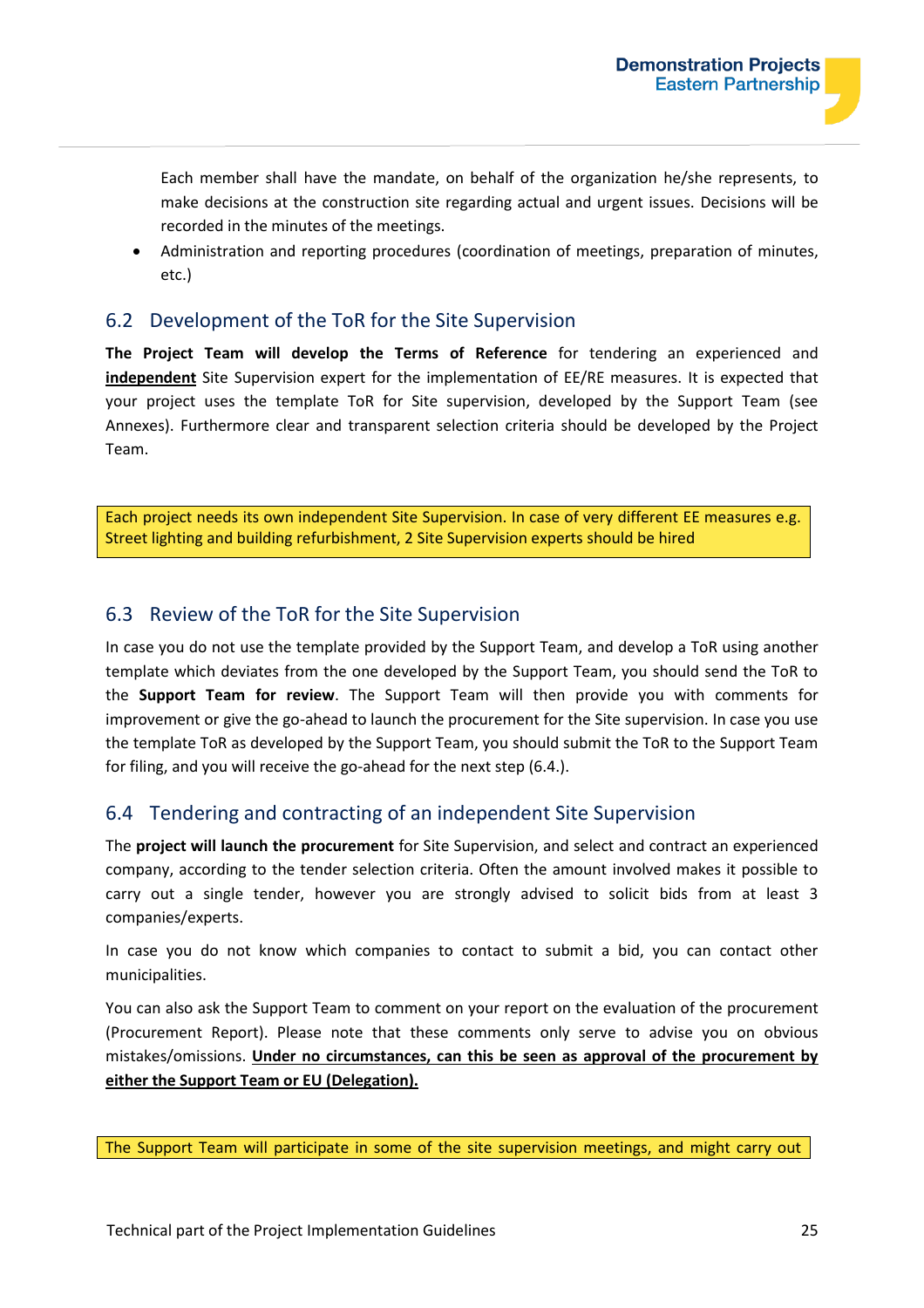

#### unannounced spot-checks.

#### 6.5 Project management and coordination of the implementation

The **Project Team should manage the implementation** of the EE/RE measures with regards to the agreed **implementation schedule, the project budget and the general quality of the project implementatio**n. In the event that other projects (e.g. ventilation systems, capital repair works) are implemented at the same construction site, the Project Team and the Site Supervision should coordinate the EE/RE measures with those projects.

#### 6.6 Milestones and deliverables of phase 6

Milestone phase 6: Implementation of EE/RE measures finalized

Key deliverables phase 6: Construction site diary, minutes, monthly progress reports, etc. by the Project Team and the Site Supervision

## 7 Phase 7: Final acceptance

Duration: 1-2 months

#### 7.1 Organizing the acceptance of the EE/RE measures

The finalization of the contracted services and works shall be announced in written form by the Construction Company to the Site Supervision, the Project Team and the Beneficiary. The **Site Supervision, supported by the Project Team, will verify the finalization of the services and works at the construction site**. Major construction defects or any other major deviation from the agreed upon services and works will be recorded (pictures, etc.) by the Site Supervision. A list of construction defects will be handed over to the Construction Company for correction. After the correction works have been finalized, the Construction Company has to announce the finalization of the services and works again. The Site Supervision, supported by the Project Team, will again verify the finalization of the services and works at the construction site.

Based on the kind of project, acceptance of different EE measures might be separated. For example, EE measure 1: solar system; EE measure 2: building refurbishment  $\rightarrow$  both measures are independent and the final acceptance should be done separately. However, EE measure 1: building refurbishment (roof, walls)  $\rightarrow$  such works are connected to each other and the final acceptance cannot be separated!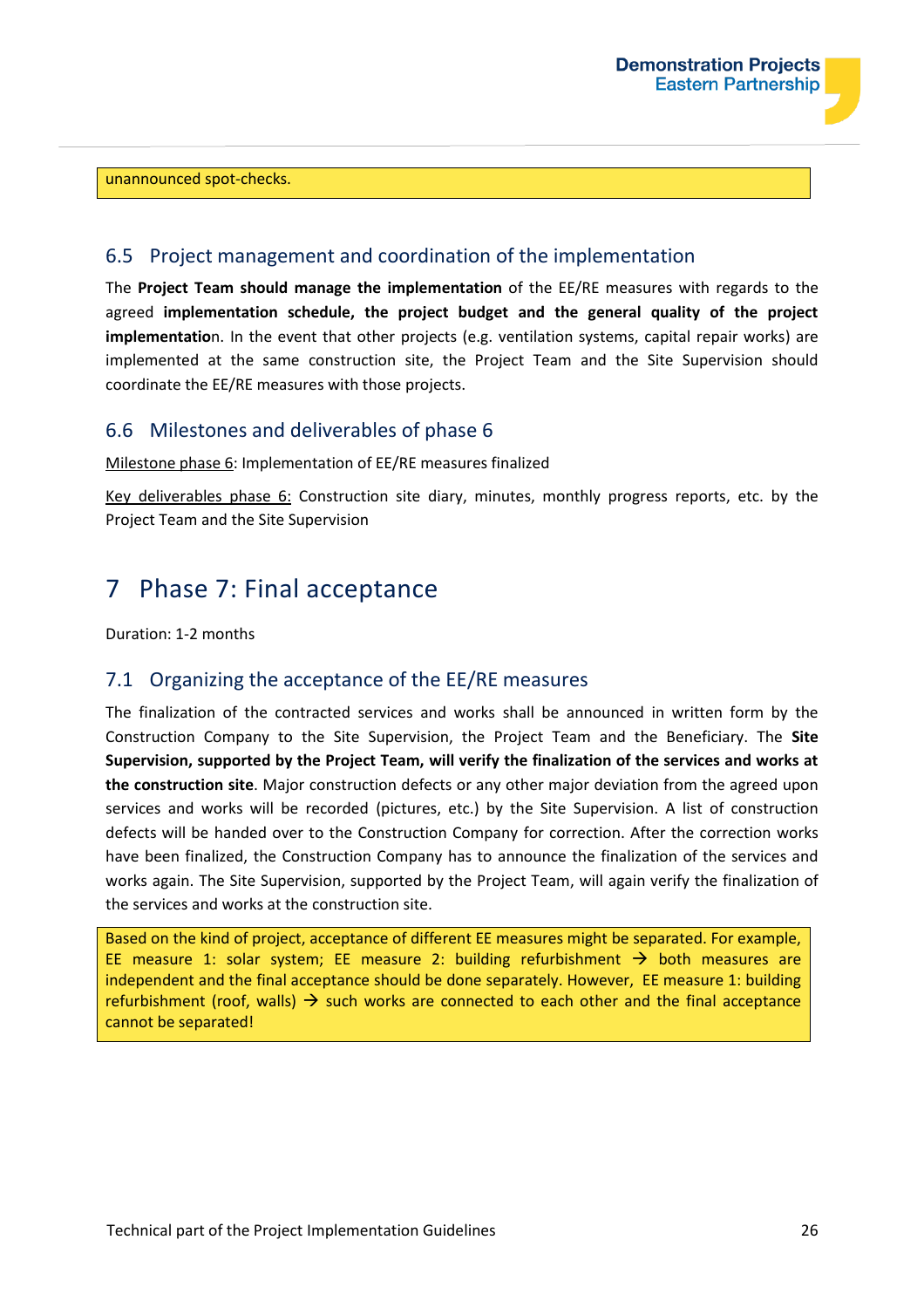#### 7.2 Final acceptance

The **Project Team will organize the final acceptance procedure** of the services and works with the relevant parties (Beneficiary, Site Supervision, Construction Company, Support Team). This also includes verification of performance of the EE measures (test operation, test protocols etc.).

Any construction deficits and deviations from the agreed upon works and services should be recorded (pictures etc.) and listed in the final acceptance report. The Site Supervision will prepare a final acceptance report incl. final list of construction defects and other deviations incl. deadlines for their correction. All parties shall sign the acceptance report.

The final acceptance procedure can also be applied on sub projects or individual EE/RE measures, if they can be seen as an independent functional unit.

#### 7.3 Project financial management

The **Project Team** (supported by the Site Supervision) **will verify invoices** and the supporting documents attached to invoices (dimensions, schemes, drawings, etc.), and make final payments.

#### 7.4 Milestones and deliverables of phase 7

Milestone phase 7: Final acceptance of all EE/RE measures issued

Key deliverables phase 7: Final acceptance reports incl. list of construction defects for all EE/RE measures

## 8 Phase 8: Operation and maintenance of the EE/RE measures

Duration: permanently

#### 8.1 Establish the maintenance and operation structure

The **Project Team in close cooperation with the Beneficiary will elaborate a maintenance and operation structure that secures the sustainability of the EE/RE measures**. The following issues should be considered (among others):

- Responsibility for the operation and maintenance of the project, i.e. which institution
- Securing the resources for operation and maintenance
- Securing the fuel supply (amount and quality) for fuel based facilities (e.g. biomass boilers, etc.)
- Coordination of materials for operation and maintenance as well as training with the Construction Company
- Coordination with the Construction Company in the event of defects during the warranty period